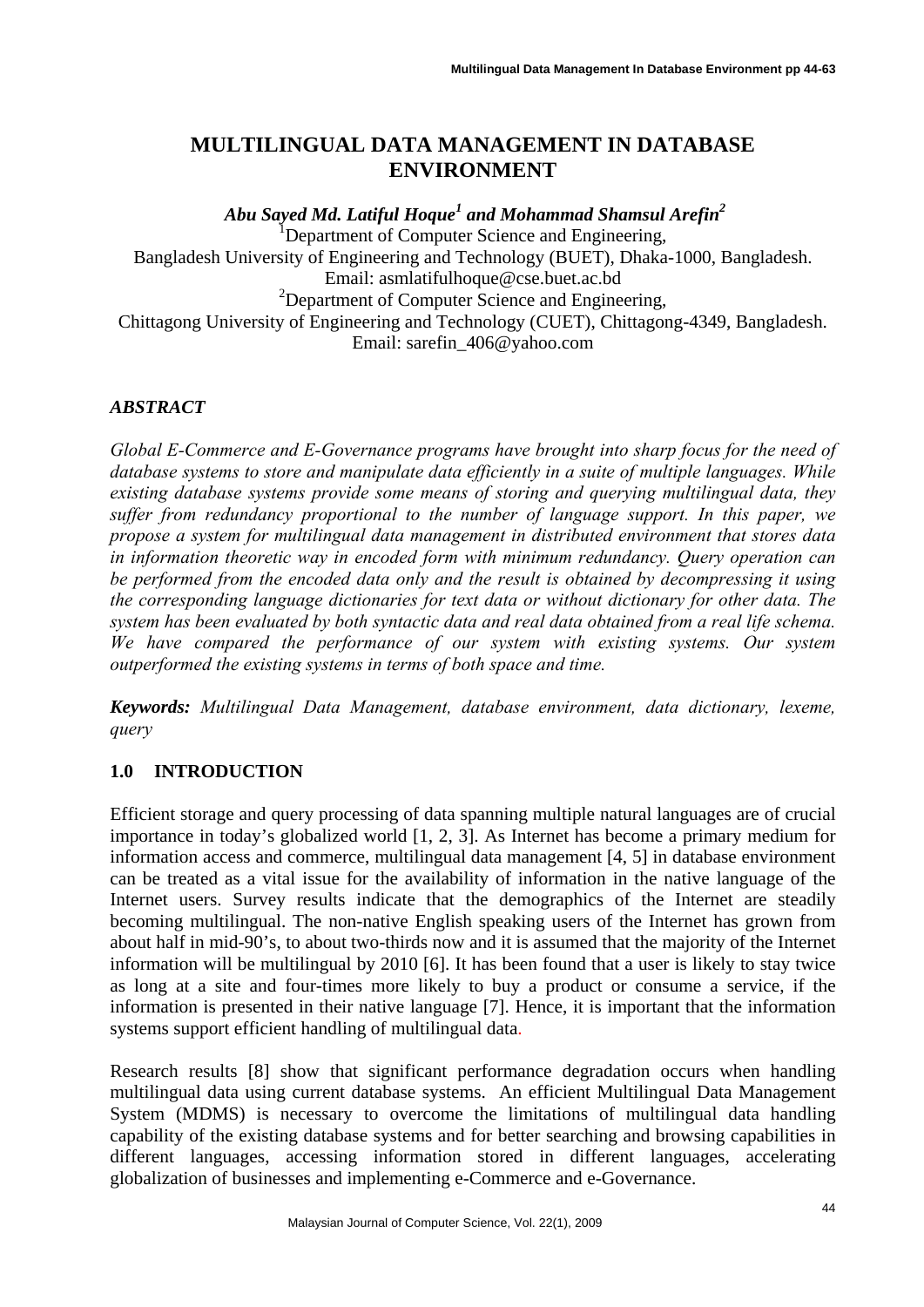We have to consider generally three main considerations for MDMS. Firstly, there should be a technique by which the data will be represented in a language-independent way. Secondly, an efficient translator is needed for performing translation among languages. Thirdly, an efficient mechanism is required to perform different types of multilingual operations in a distributed database environment [9]. These are the crucial issues in multilingual data management.

This paper presents a system to store multilingual data in a language independent way such that database evolution is easier. Queries can be performed using a translator-based approach. In this approach when information in a specific language is provided, the translator will generate its corresponding information in the target language. Schema evolution which is difficult in the existing systems, is simple and easier in this system to maintain database consistency. Query performance is also significantly faster.

# **2.0 LITERATURE REVIEW**

While a rich body of literature on multilingual information processing exists in the Natural Language Processing [10] and Information Retrieval [11, 12] communities, there is comparatively very little in the database context. In database literature, the multilingual data management issues may be classified as solutions for specific languages, data integration solutions or proprietary solutions.

A database system for handling Arabic data is presented in [13]. This work presents specific issues and solutions for storing, indexing, querying and presenting Arabic language data, in an object oriented way. A database system has been presented for storing and query processing ideographic Chinese, Japanese and Korean (CJK) data in [14], where the authors primarily focus on the definition of resources needed for handling ideographic scripts in database systems. Though both these papers address issues specific to the languages concerned (Arabic and CJK languages respectively), neither of them propose solutions for multilingual data management for interchange of information among users of different languages.

The Federated Multilingual Database system (FEMUS) [15] can integrate data from different data models and the associated query languages. But the limitation of this system is that it does not address issues in integrating data from different natural languages. A multilingual queryprocessing framework for sharing lexical resources is discussed in [16]. The main focus of this work is on improving the efficiency of administration of multilingual resources in database environment. But it does not provide any guideline for multilingual query processing.

The Look-Alike-Sound-Alike [17] and EROS [18] are two application specific multilingual data management systems. These systems support multilingual data for specific domain but do not address general-purpose multilingual data management issues. The commercial database systems [19, 20, 21] provided multilingual support to some extent but not the full functionalities of MDMS. These commercial database systems support Unicode 3.01 standard for storing multilingual data. But main limitation of these systems is that they do not provide any mechanism of querying over multiple languages.

# **3.0 MULTILINGUAL DATA MANAGEMENT: SYSTEM DESIGN AND ARCHITECTURE**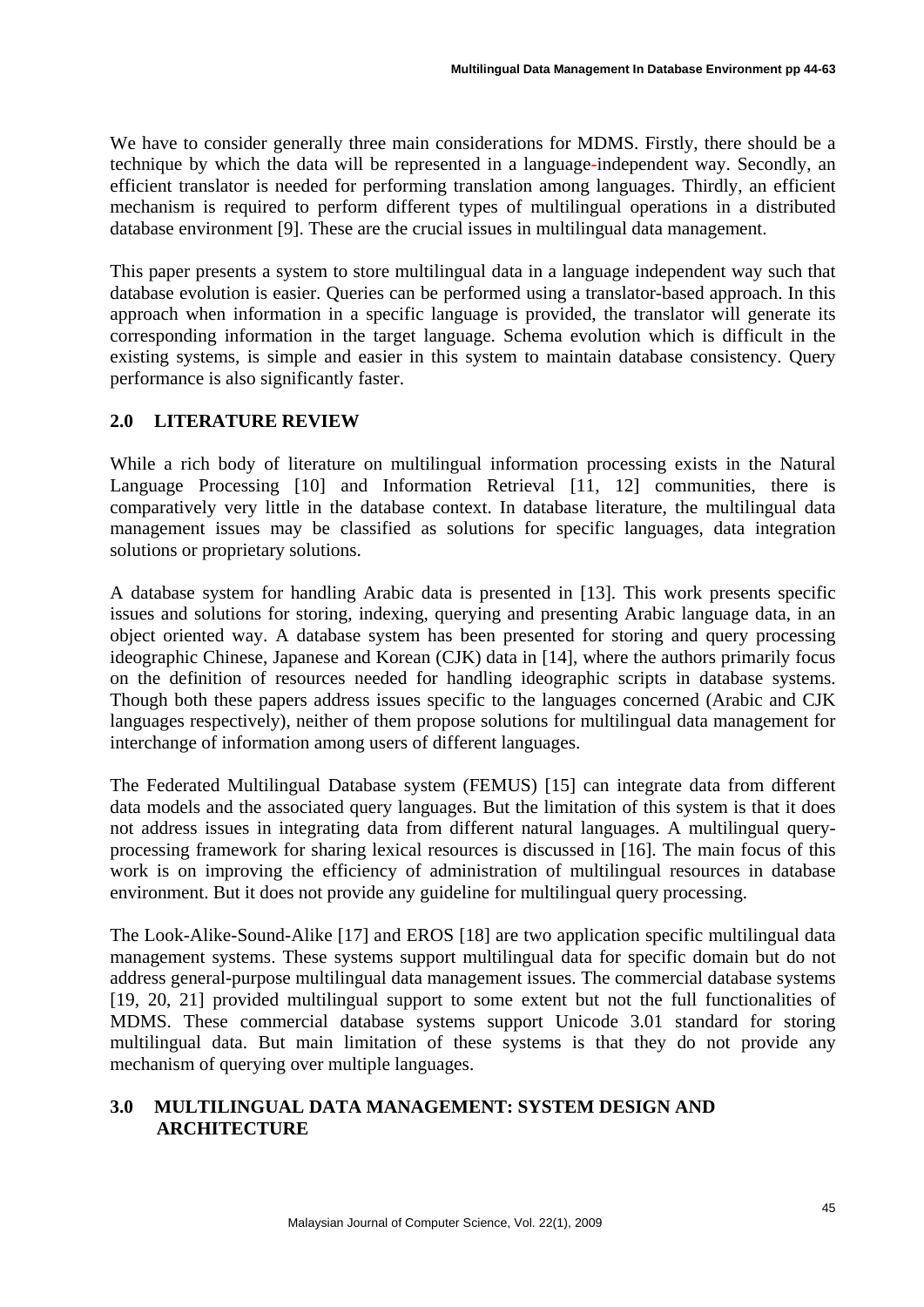The system architecture for the multilingual data management comprises two main modules: management module and storage module. The management module is responsible for performing inter-language mapping and querying. It consists of two sub modules: query execution and translation. The storage module manages the storage of the encoded database and data dictionaries. The overall system architecture is shown in Fig.1. The single directional arrows represent the direction of next sub-module to be executed in a module whereas bidirectional arrows represent the relationship among the sub-modules for processing. The relationships among the sub-modules are also shown in Fig.1.

## **3.1 Management Module**

Management module consists of two sub-modules: query execution and translation.

# **3.1.1 Query Execution**

The query execution module consists of a group of sub-modules that are related to process a query. These sub-modules are -query manager sub-module, query input / response sub-module, parse query sub-module, search dictionaries sub-module, dictionary-to-DB mapping sub-module, and DB-to-dictionary mapping sub-module as shown in Fig.1. Query manager sub-module performs the task of retrieving the query results to the clients.



Fig.1: System architecture for multilingual data management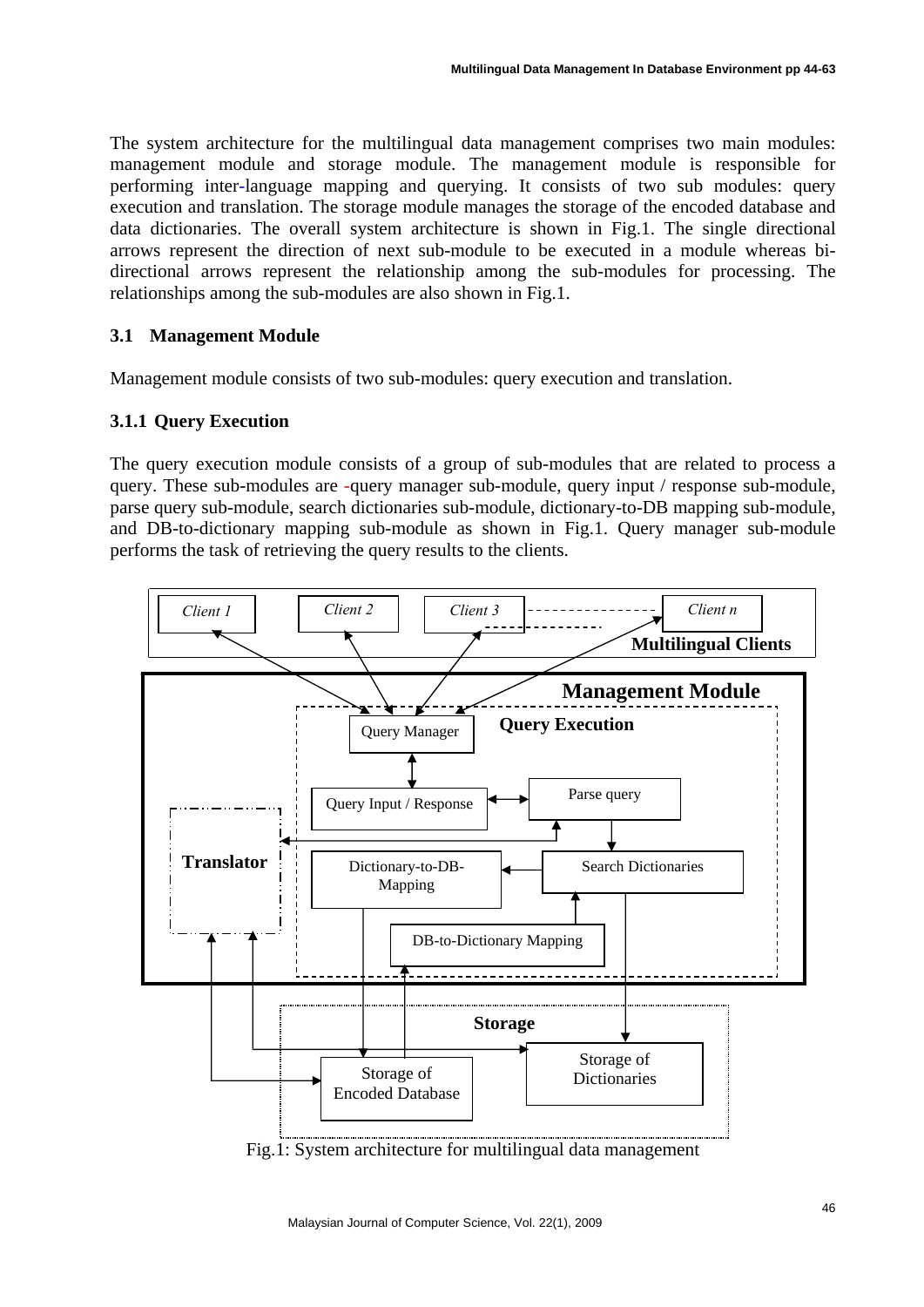Query input / response sub-module takes the query expression from the query manager and returns the query result to the query manager. Parse query sub-module identifies the important information in the query i.e. for which purpose query is generated. Appropriate dictionaries can be selected, when necessary using search dictionaries sub-module. Dictionary-to-DB-mapping sub-module performs the tasks of linking between data dictionaries and database so that retrieving of information from the database can be done easily. DB-to-dictionary-mapping submodule is used to perform reverse mapping. This sub-module helps to get the appropriate information for the client.

#### **3.1.2 Translation**

In multilingual translation, a record provided in specific language is translated in the target language with the help of a translator. Fig. 2 shows the multilingual translation procedure.



Fig. 2: Multilingual translation procedure

From the Fig. 2, it is observed that *R* is a record in language  $L_1$ , which contains *n* numeric attributes  $n_1, ..., n_n$ , *a* alphanumeric attributes  $a_1, ..., a_m$  and *t* text attributes  $t_1, ..., t_o$ . For translating the record *R* in language  $L_2$  we need to encode *R* with the help of a translator. The translation of numeric and alphanumeric and data can be done by providing character-by-character mapping among languages while the translation of text data requires the involvement of data dictionaries. Considering the above factors the algorithm for multilingual translation is as shown below.

### *Algorithm MullTranslator (Record R )*{

// *R* is a record in operation which contains *n* numeric attributes, *// a* alphanumeric attributes and *t* text attributes. Numeric and alphanumeric //attributes will be handled directly and text attributes will be handled with the //help of dictionaries. **for** each record *R* **do** { **find** numeric attributes *n*, alphanumeric attributes *a* and text attributes *t* **for** *n* and *a* **call** *AlphanumericTranslator (n, a)*; **for** *t* **call** *Addlexeme (t)*;

From above algorithm, it is observed that *Mulltranslator* algorithm takes a record *R* as its argument and calls *AlphanumericTranslator* for numeric and alphanumeric attributes and *Addlexeme* for text attributes. *AlphanumericTranslator* takes numeric attribute *n* and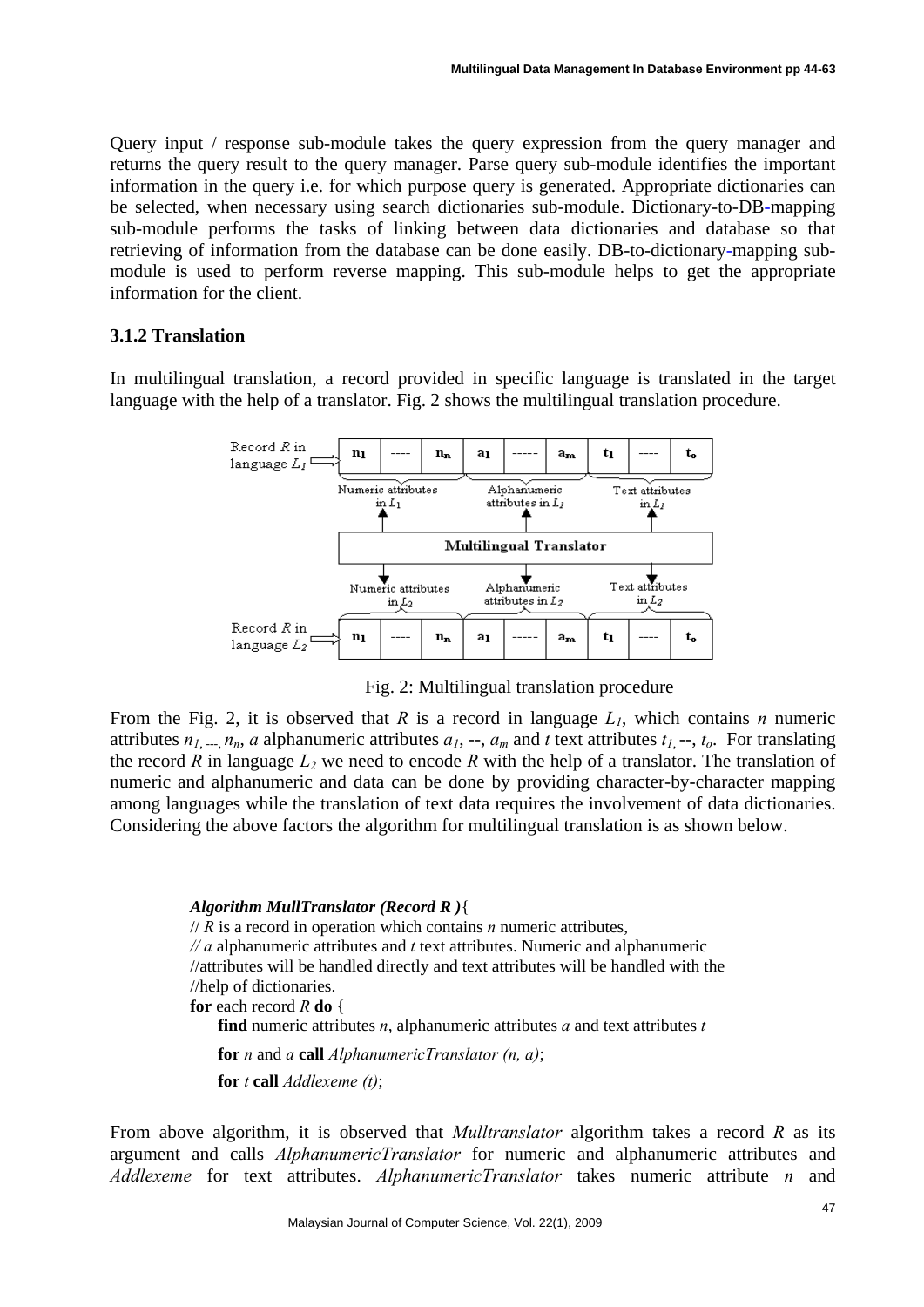alphanumeric attribute *a* of record *R* as its argument and performs direct mapping with the database. The algorithm inserts numeric data in binary format and alphanumeric data in ASCII format. The algorithm for translating numeric and alphanumeric data is given below.

> **Algorithm** *AlphanumericTranslator (n, a )* { // This algorithm takes numeric attributes *n* and alphanumeric attributes *a* of a  $\pi$ //record  $\bar{R}$  as an argument and perform direct mapping with the database. **for** each character *c* in each value of *n* or in each value of *a* in *R* **do Search** appropriate character wise mapping between database storage language and desired language.

*Addlexeme* algorithm takes text attributes *t* of the record *R* as its argument and performs translation among languages with the help of domain dictionaries. The algorithm first searches the corresponding domain dictionary for the existence of the text item in the dictionary. If the item exists in the dictionary the *Addlexeme* algorithm does not insert the item in the dictionary. Otherwise the algorithm inserts the item in the corresponding dictionary with its translated values in other languages.

So, there is only one entry of a specific text item in the domain dictionary. The *Addlexeme,*  algorithm for addition of lexeme is given below.

> **Algorithm** *Addlexeme* **(text** *t* **)** { // This algorithm takes text attributes *t* of a record *R* as an argument and //perform mapping with the database with the help of codes. **for** each *t* **do search** corresponding dictionary **for** each data item *x* in each *t* **do search** for all *x* in the corresponding dictionary { i**f** *found (x)* **return** corresponding code **Else add** *x* in the dictionary with its translated value in other languages and **return** corresponding code

## **3.2 Storage**

Data stored in the database-tables are generally text, numeric or alphanumeric. In practice most of the data is numeric and alphanumeric. Consider the relation *student* with attributes *studentid*, *name*, *status*, *age* and *city*. As an example, consider the storage of student relation in English and the native language Bangla. Table 1 and Table 2 show these two relations.

| studentid | <b>Name</b>  |           | age | <b>City</b> |
|-----------|--------------|-----------|-----|-------------|
| 0304001   | Abdullah     | Married   | 32  | Dhaka       |
| 0405006   | Abdur Rahman | Unmarried | 28  | Lakshmipur  |
| 0605002   | Mushfuk      | Married   | 30  | Dhaka       |

Table 1: Student\_english: Storage of student records in English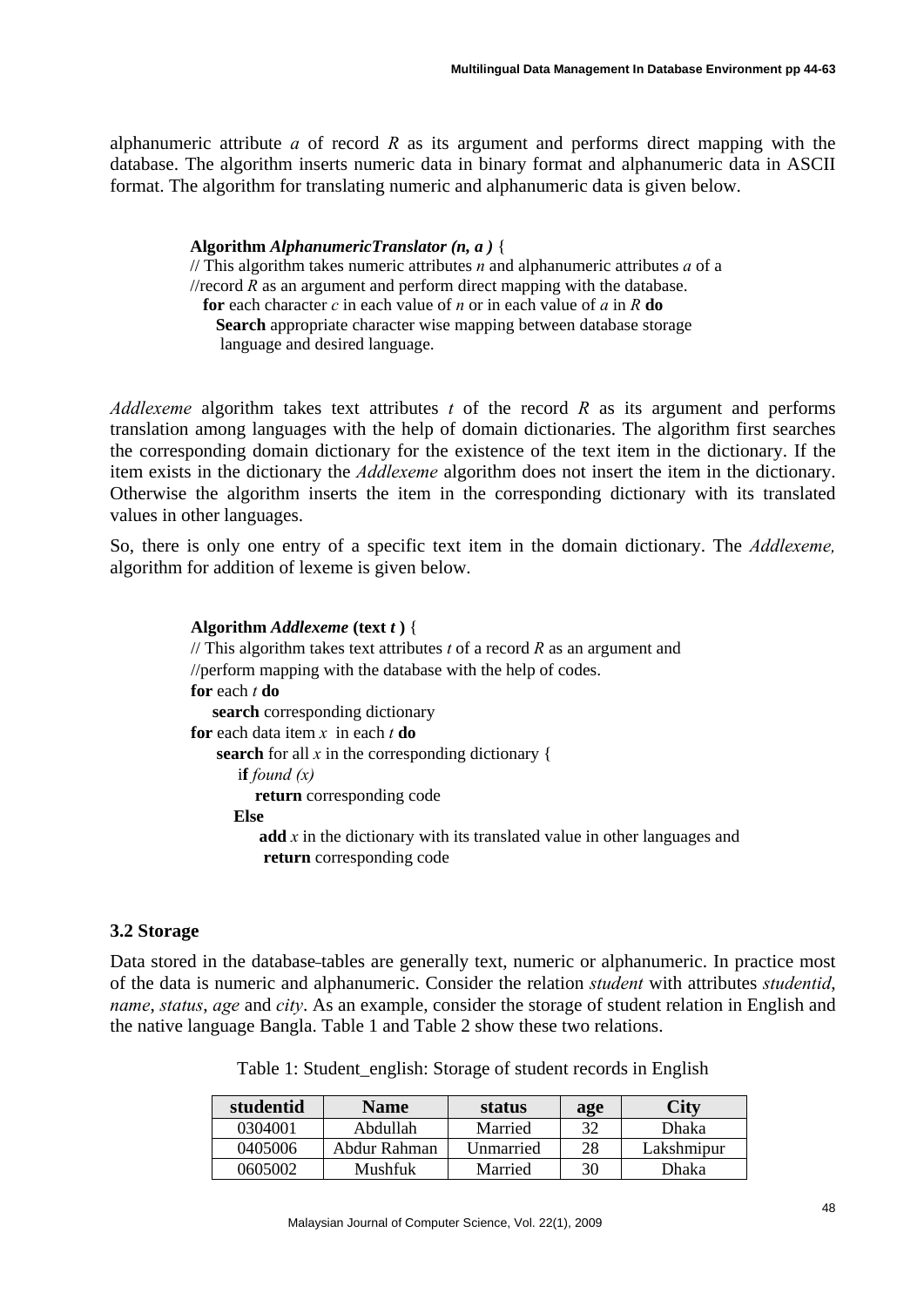| studentid | name        | status   | age | city     |
|-----------|-------------|----------|-----|----------|
| 0008003   | আবদ্যাহ     | বিবাহিত  | ು   | ঢাকা     |
| 08.00009  | আবদুর রহমান | অবিবাহিত | ২৮  | লক্ষীপুর |
| ०७०४००२   | মুদা কক     | বিবাহিত  | ౷ౚ  | ঢাকা     |

| Table 2: Student_bangla: Storage of student records in Bangla |  |  |  |
|---------------------------------------------------------------|--|--|--|
|                                                               |  |  |  |

Conventional database systems store relations for each language. So data redundancy is proportional to the number of language support. In the proposed system, a single encoded table is used to store a multilingual table irrespective of the number of languages support. Table 3 is the encoded representation of the tables (Table 1 and Table 2) in English and Bangla.

| studentid | name  | status | age | city  |
|-----------|-------|--------|-----|-------|
| 0304001   | 1(01) | 1(0)   | 32  | 1(01) |
| 0405006   | 2(10) | 2(1)   | 28  | 2(10) |
| 0605002   | 3(11) | (0)    | 30  | (01)  |

Table 3: Encoded database storing multilingual data

To create the encoded representation, we have three considerations: all numeric fields are represented directly in binary format; all alphanumeric fields are represented in character data and text fields are represented in dictionary encoding method. In Table 1 and Table 2, *age* is a numeric field that has the binary representation with minimum number of bits in the encoded table (Table 3). *StudentID* is an alphanumeric field that has been represented as ASCII character data. The other fields e.g. *name*, *status* and *city* are text fields and encoded using the corresponding domain dictionaries as shown in Table 4, 5 and 6.

Table 4: Dictionary for *name* attribute

| name | english         | bangla       |    |  |
|------|-----------------|--------------|----|--|
|      | Abdullah        | আৰদম্মাহ     |    |  |
| 2    | Abdur<br>Rahman | আবদুর রহ্মান |    |  |
|      | Mushfuk         | মুসমিক       | -- |  |

Table 5: Dictionary for status attribute

| status | english   | bangla   |    | -- |
|--------|-----------|----------|----|----|
|        | Married   | विवारिए  | -- | -- |
|        | Ummarried | অৰিবাহিত | -- |    |

Table 6: Dictionary for city attribute

| city | english    | bangla   |       | -- |
|------|------------|----------|-------|----|
|      | Dhaka      | চাকা     | $- -$ | -- |
|      | Lakshmipur | লক্ষীপুর | --    | -- |
|      | Chittagong |          | $- -$ | -- |

The dictionaries are created by storing only the unique values of the corresponding domain. The property of the dictionary is that if any *lexeme* is stored in the dictionary, it returns a unique code and vice versa i.e*. code ← encode (lexeme)* and *lexeme← decode (code*). Table 4 shows the dictionary of *name* attribute with *language 1* as English and *language 2* as Bangla. There are three name instances in English and the corresponding values in Bangla in the following column.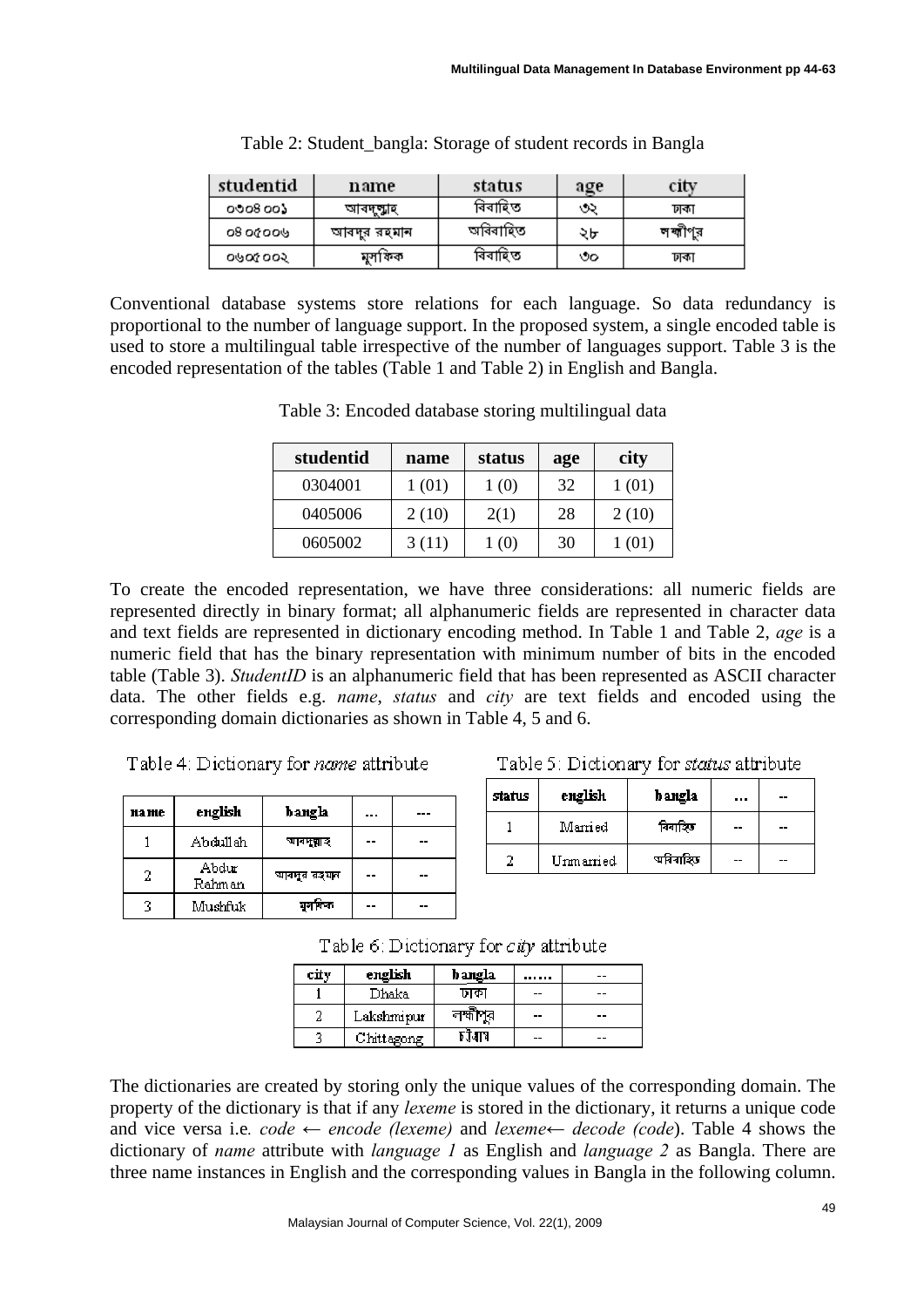So, in the name field of the encoded table code 1 will represent Abdullah or आवमूचार. Similarly, Abdur Rahman or  $\overline{u}$  where  $\overline{u}$  and Mushfik or  $\overline{u}$  and  $\overline{u}$  be represented using code 2 and 3 respectively in the encoded table (Table 3). Similarly, Table 5 and Table 6 show the dictionaries for *status* and *city* attributes respectively. The code corresponding to a data item stored in different languages (here in English and Bangla) will represent that data in the encoded table. So, the storage in the encoded table is independent of the number of language support.

### **3.3 Operations in Multilingual Database**

Different operations such as multilingual query, insertion, deletion and update can be performed in the developed system efficiently. The following subsections describe the procedures for different multilingual operations.

### **3.3.1 Analysis of Multilingual Query Procedure**

Multilingual query should be executed efficiently so that correct tuples are retrieved from the database. The algorithm for multilingual query processing is given below.

```
Algorithm MulQuery (A, B) {
```
// *A* and *B* are the set of attributes involve in query execution and query response

// respectively. Both *A* and *B* can contain numeric, alphanumeric and text attributes. **for** each *A* **do**

```
 {
```
**find** numeric attributes  $A_n$ , alphanumeric attributes  $A_n$  and text attributes  $A_t$  **from**  $A$ **for**  $A_n$  and  $A_q$  **call** *AlphanumericTranslator*  $(A_n, A_q)$  to **search** database. **for**  $A_t$  **call**  $Addlexeme(A_t)$  and use returned codes to **search** database. } **for** each *B* **do** { **find** numeric attributes  $B_n$ , alphanumeric attributes  $B_a$  and text attributes  $B_t$  **from** B **for**  $B_n$  and  $B_a$ **call** *AlphanumericTranslator* ( $B_n, B_o$ ) to **return** numeric and alphanumeric data **from** the database. for  $B_t$ , **call** *Addlexeme*  $(B_t)$  and use codes to **return** text data from the database.

Consider the information of some students has been stored in an information theoretic approach in the multilingual database. Student record includes *student ID, name, status, age* and *city*. *Name*, *status* and *city* of students have been stored using dictionary encoding method and *student ID* and *age* have been stored directly in the encoded DB. Now for retrieving students' records living in Dhaka city in English by a client the following is the query to be executed.

> **select** *st.sudenttid,st.age, N.english, S.english ,C.english*  **from** *student as st, Dname* **as** *N*, *Dstatus* **as** *S, Dcity as C* **where**  $C$ *english* =  $Dhaka$ <sup>*'*</sup> and  $st.city$  =  $C.city$  and  $st.name$  =  $N.name$ **and** *st.status = S.status*

In the above query, *Dname*, *Dstatus* and *Dcity* are the domain dictionaries for *name*, *status* and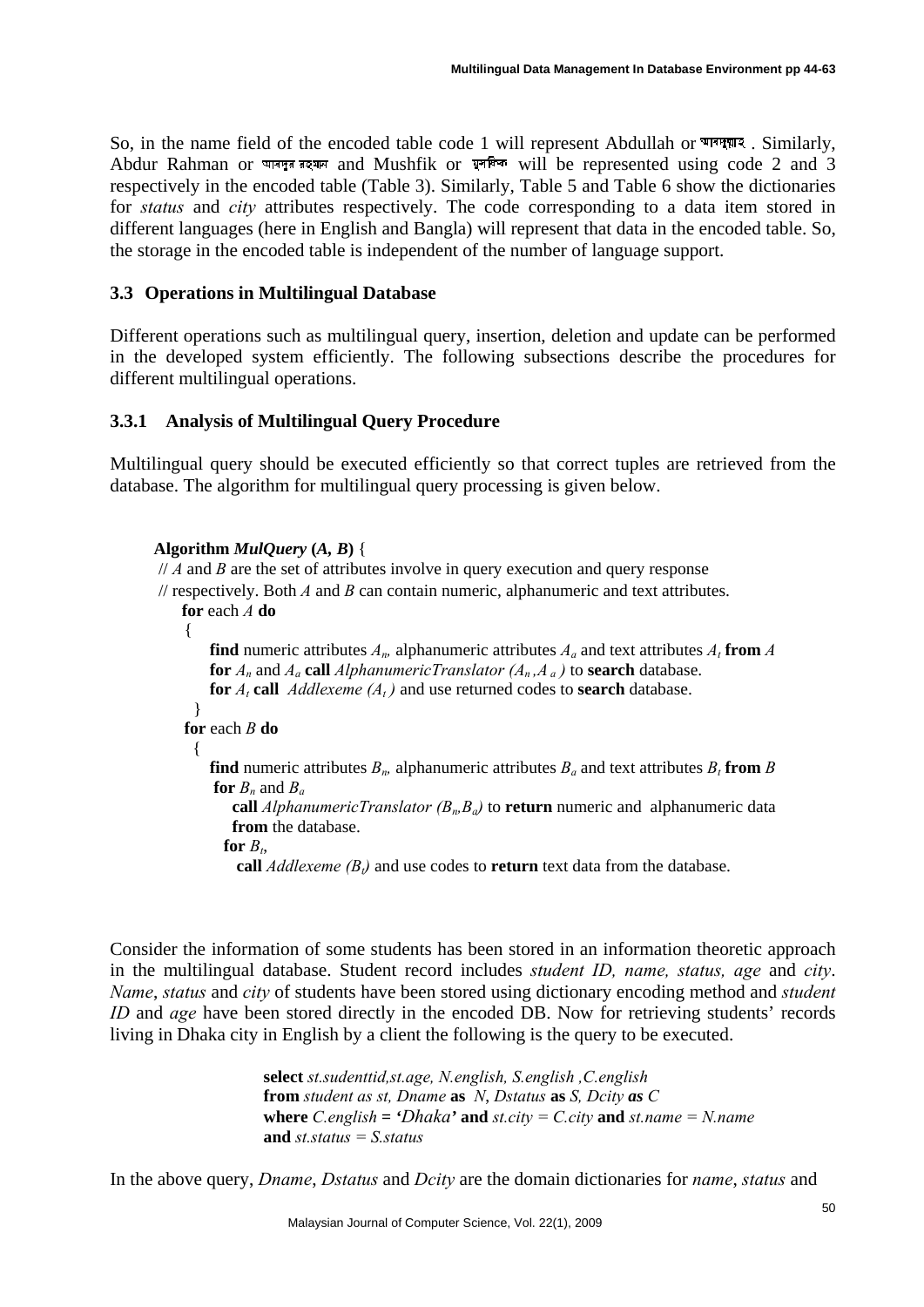*city* and *student* is the name of the encoded table. For executing the above query, algorithm *MulQuery,* first searches the dictionary *Dcity* for *city* attribute by calling *Addlexeme* algorithm. *Addlexeme* algorithm returns the code corresponding to *Dhaka*. This code will be checked in the *city* field of the encoded table *student*. Then all the matching records corresponding to the code for *Dhaka* will be retrieved from the database. After retrieving the records from the database, the text data i.e. *name*, *status* and *city* will be returned using DB-to-dictionary mapping and the numeric and alphanumeric data *studentid* and *age* will be returned directly to the client using *AlphanumericTranslator* in English.

#### **3.3.2 Analysis of Multilingual Insertion Procedure**

In multilingual insertion, care has to be taken for handling the dictionaries properly. Otherwise, data redundancy and inconsistency in the dictionary can be occurred. Also mapping among data dictionaries and database must be handled carefully for removing difficulties in accessing data from the encoded database. The algorithm for multilingual insertion is given below.

#### **Algorithm** *MulInsertion (R)*{

// *R* is the record to be inserted which contains  $R_n$  numeric,  $R_a$  alphanumeric  $\frac{1}{4}$  and  $R_t$  text attributes. { **for** each *R* **find**  $R_n$ ,  $R_a$  and  $R_t$ 

**for** all  $R_n$  and  $R_a$  **call** *AlphanumericTranslator* ( $R_n$ , $R_a$ ) **for** all  $R_t$  **call** *Addlexeme*  $(R_t)$ 

Now, consider that a client wants to insert the record shown in Table 7 in English.

| StudentID | <b>Name</b> | <b>Status</b> | Age | <b>City</b> |
|-----------|-------------|---------------|-----|-------------|
| 0706005   | Rahim       | Unmarried     | 35  | Lakshmipur  |

Table 7: Record to be inserted

For inserting the record shown in Table 7, the client has to execute the following SQL statements.

> **insert into** *student (studentid, name, status, age, city )* **select** '0706005', *N.name, S.status ,35, C.city*  **from** *Dname* **as** *N*, *Dstatus* **as** *S, Dcity as C* **where**  $N$  *english* =  $'Rahim'$  and  $S$  *status = 'unmarried'*  **and** *C.city = 'Lakshmipur'*

For inserting the record shown in Table 7, *MulInsertion* algorithm first identifies *studentid* as alphanumeric attribute, *age* as numeric attribute, *name*, *status* and *city* as text attributes. As *studentid* is an alphanumeric value and *age* is a numeric value they will be directly stored in the database with the help of *AlphanumericTranslator*. As *name*, *status* and *city* are text attributes the dictionaries *Dname*, *Dstatus* and *Dcity* corresponding to *name*, *status* and *city* attributes will be searched first. As dictionary *Dname* does not contain the name *Rahim*, *Rahim* will be inserted in the dictionary with its translated value in other languages. A code (here code 5) will be generated at the time of insertion, which will be used to represent *Rahim* in the database. But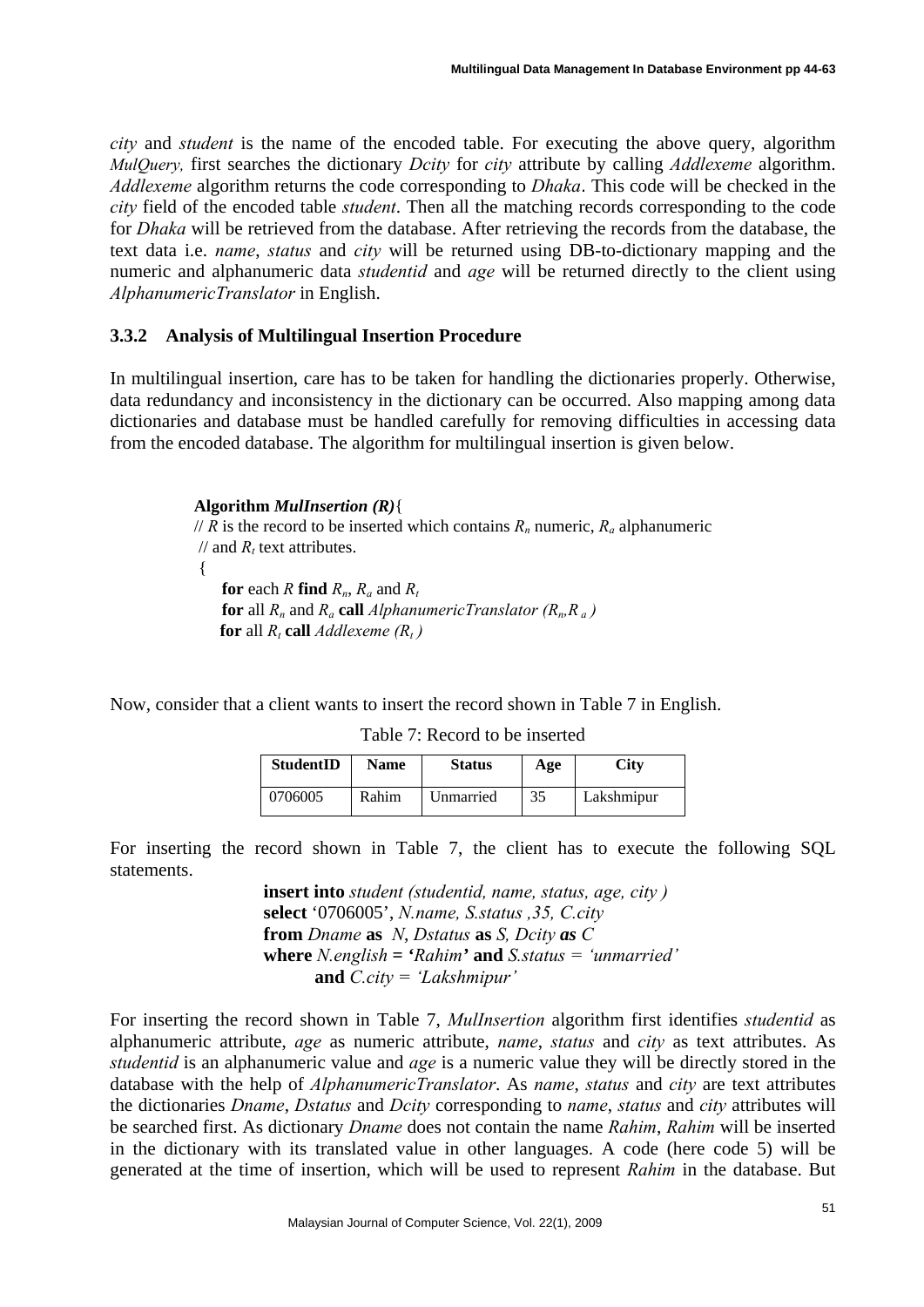dictionaries *Dstatus* and *Dcity* contain the value *unmarried* and *Lakshmipur* respectively. So, status and city information will not be inserted in the dictionary. We just pick the codes corresponding to *status* and *city* i.e. code 2 and 2 respectively from dictionaries *Dstatus* and *Dcity* respectively. So, the record will be represented in the encoded table as shown in Table 8.

| StudentId   Name   Status   Age   City |  |  |
|----------------------------------------|--|--|
| 0706005                                |  |  |

Table 8: Record in the encoded table

### **3.3.3 Analysis of Multilingual Deletion Procedure**

To delete records from the database we will have to search the records first. The algorithm shown below performs the task of multilingual deletion.

**Algorithm** *MulDeletion* **(***R***)** { //Delete record *R,* which contains numeric, alphanumeric and text attributes. **Call** *MulQuery* (*A, B*) to **search** for *R* **check** the constraints applied and perform deletion **from** the database not **from** the dictionary.

From the above algorithm, it has been observed that deletion will be performed from the encoded database, not from the dictionary. This is because dictionary information might be needed in future for different types of multilingual operations.

#### **3.3.4 Analysis of Multilingual Update Procedure**

Multilingual update procedure involves querying the records. After retrieving the records update operation will be performed. The algorithm for multilingual update is given below.

### **Algorithm** *MulUpdate* **(***R***)** {  $// R$  is the record to be updated which contains numeric, alphanumeric // and text attributes. **for** each *R, c***all** *MulQuery* (*A, B*) for retrieving *R* **if** the value to be updated is text **then call** *Addlexeme* (*t*) **if** the value to be updated is numeric and alphanumeric **then call** *AlphanumericTranslator (n, a )*

Multilingual update operation is more time consuming than other operations. The *MulUpdate* algorithm first checks the existence of the text data in the corresponding domain dictionaries with which replacement will be made. This is because if the data in the dictionary further insertion of this data in the dictionary will create data duplication. But if it is not in the dictionary we have to insert it in the dictionary with its translated value and code. This code will replace the corresponding code in the compressed database. As in translator-based approach numeric and alphanumeric data is directly inserted in the database, we will replace the numeric and alphanumeric value directly without the involvement of dictionaries.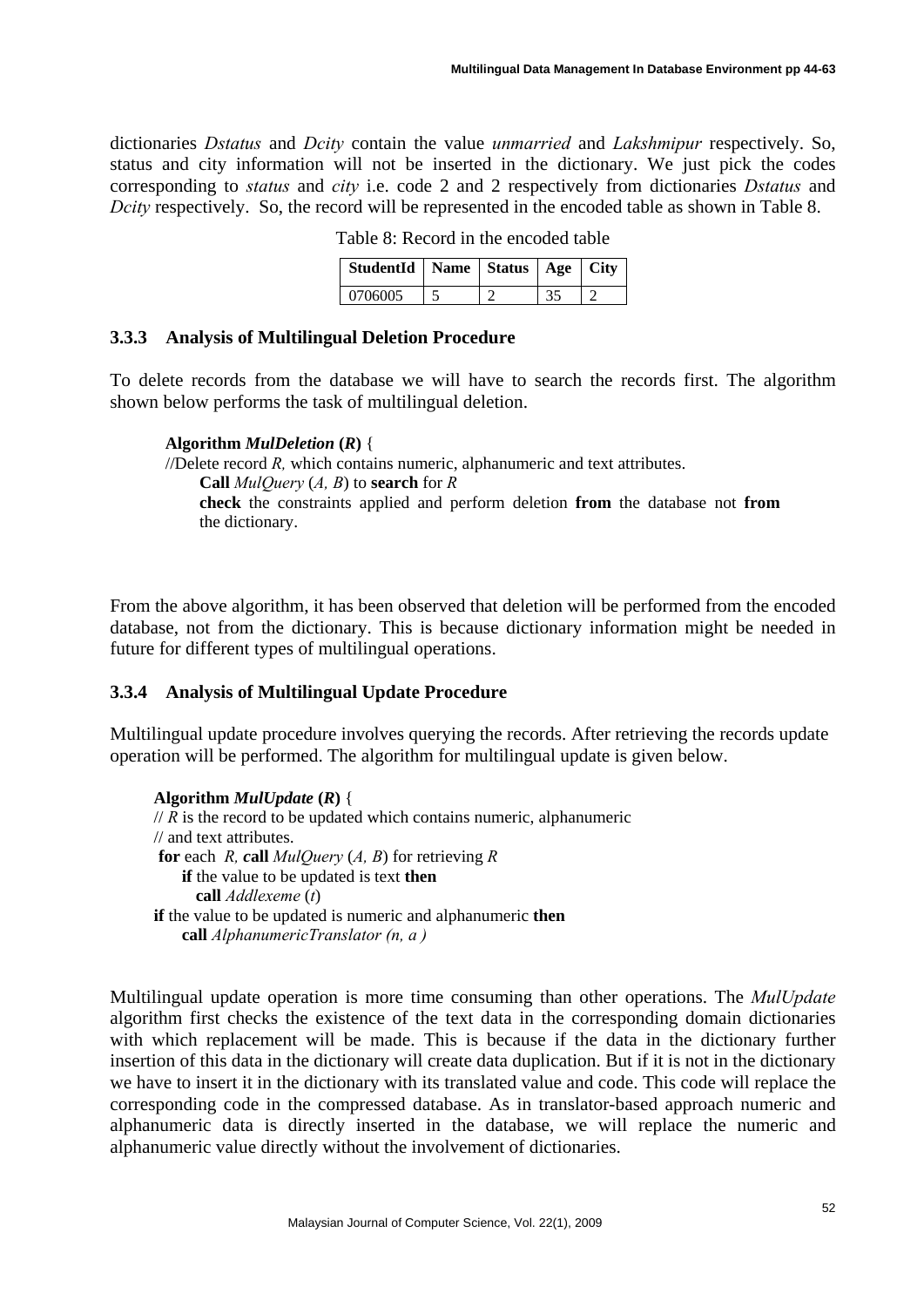# **3.3.5 Use of Two-Phase Commit Protocol**

Two ensure the integrity of data proposed multilingual system follows the ACID properties of the transactions. ACID properties state that all the sites in which a transaction *T* executed must agree on the final outcome of the execution and execution of a transaction *T* in isolation preserves the consistency of the database. *T* must commit at all sites or it must abort at all sites. To ensure that our system always follows ACID properties we have used two-phase commit protocol. In this proposed multilingual system, the dictionaries and encoded DB will always be consistent after the execution of any transaction at any site.

## **3.3.6 Mapping between Database and Data Dictionaries**

For efficient handling of multilingual data, proper mapping between dictionaries and database is a crucial factor. Forward mapping or dictionary-to-DB mapping is needed when we want to store something in the database. Forward mapping should be handled in such a way that there will be no ambiguity in the database or dictionaries. For this purpose, care has to be taken so that appropriate code is selected and it is placed in the appropriate field of the database. On the other hand, backward mapping of DB-to-dictionary mapping is needed at the time of retrieving information. In backward mapping selection of appropriate values in appropriate language from the dictionaries based on codes should be done accurately and efficiently.

# **3.3.7 Complexity Analysis**

The multilingual data management system developed has two parts for the time concern; one for searching and storing the necessary information in the dictionary and another is for dictionary and database mapping at the time of different operations. For complexity analyses of the developed multilingual system consider the following.

Size of each block so that the block entirely fits in memory  $= B_s$ 

Number of blocks needed to store each of *n* dictionaries =  $D<sub>b</sub>$ 

Number of blocks needed to store encoded table  $= E<sub>b</sub>$ 

Hash function that maps each tuple of a dictionary in any of  $D_b$  blocks =  $h$ 

Let the multilingual operation is based on *N* attributes that consists of *S* text attributes and remaining numeric and alphanumeric attributes. Therefore, the complexity can be calculated as follows:

## **Worst case:**

Worst case query complexity occurs when all the attributes involved in query are text attributes and values in the encoded table are in different blocks.

So, in such situation maximum block transfer corresponding to a query  $=N+E_b$ 

Here,  $E_b$  is the total number of block transfer of the encoded table.

## **Best case**:

Best case query complexity occurs when all the attributes involved in query are numeric / alphanumeric attributes and values in the encoded table is in the same block.

So, in such situation maximum block transfer corresponding to a query  $= 1$ 

## **Average case:**

Average case query complexity occurs when number of attributes involved in query are both numeric/alphanumeric and text attributes and values in the encoded table is obtained by accessing fewer blocks. So, in such cases maximum block transfer corresponding to a query that includes *S* text attributes =  $S + E_f$ . Here,  $E_f$  means number of block transfer corresponding to encoded table.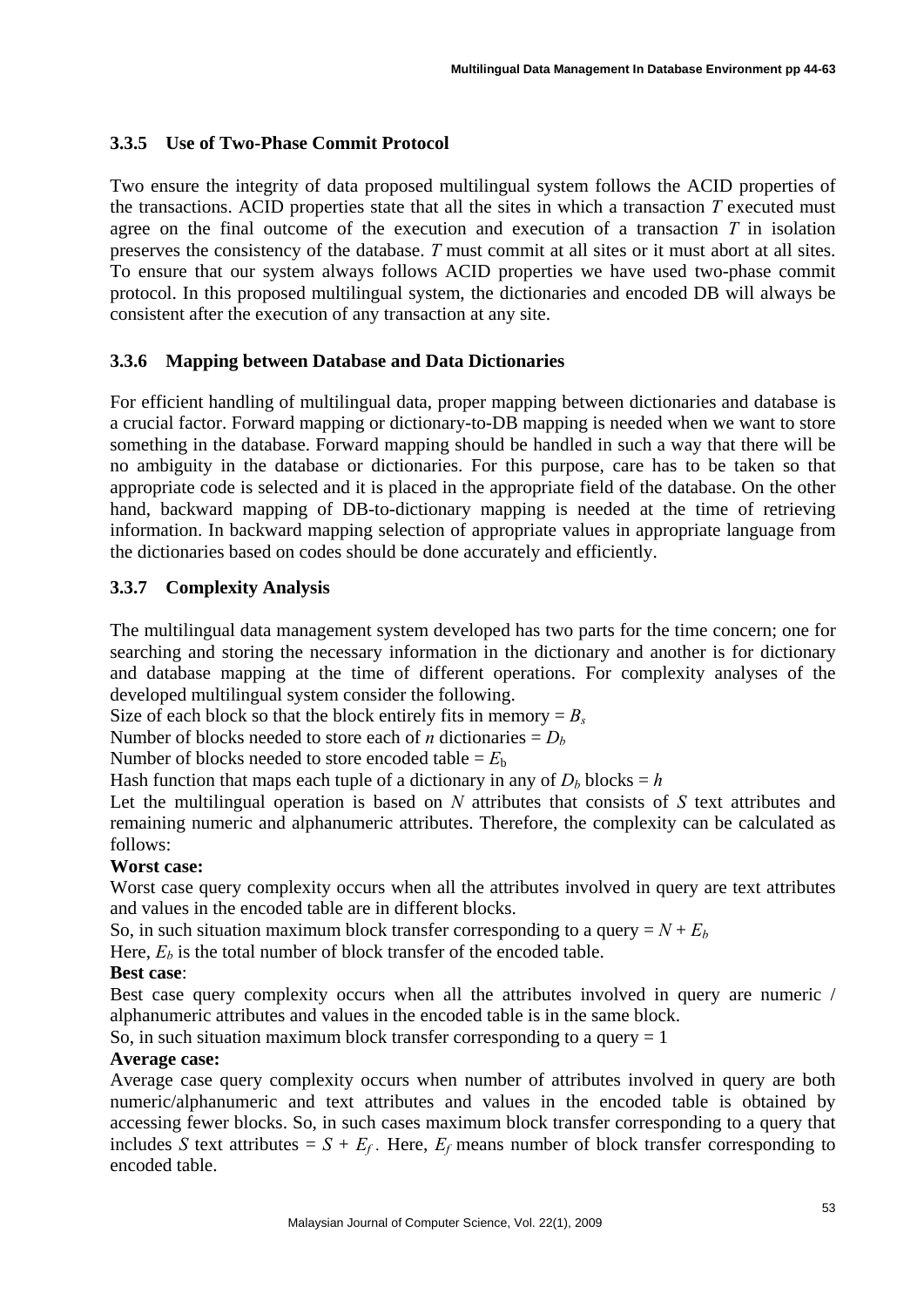# **4.0 RESULTS AND DISCUSSIONS**

This section discusses the experimental setup for the simulation and the corresponding results.

# **4.1 Experimental Setup**

The multilingual data management system has been developed on a machine having the operating system Windows XP, 2.4 GHz Pentium IV Processor with 512 MB memory. The system was implemented in JDK 1.6 in the front and in Oracle 9i DBMS in the back-end for storing the database, data dictionaries and related information.

For measuring the performance of the proposed multilingual system, we have considered two schemas *student* schema and *library* schema. A data generation program has generated data items of *student* schema. Hundred thousand records were randomly generated for different students under departments of public universities. *Library* schema is chosen from the central library of Chittagong University of Engineering and Technology (CUET), Bangladesh. This schema is used in CUET for maintaining books information in English. Data items of *library* schema are real data.

## **4.2 Space Requirement Calculation**

The developed system has been implemented with six single dictionaries and one encoded table for each of the *student* and *library* schema. The dictionaries for *student* schema are for storing name, status, city, faculty name, department name and university name and the dictionaries for *library* schema are for storing book title, book author, book type, edition place, publisher and edition source. Each of these dictionaries has three fields for storing information in English, Bangla and auto incremented code for mapping dictionary to encoded DB.

In the proposed system, storage is needed for storing text data in the dictionaries. Also storage is needed for storing code corresponding to text data and numeric/alphanumeric data in the encoded table. On the other hand storage of existing systems includes the storage of information separately in each language.

|                               |                                                          | <b>Student Schema</b>                                         | <b>Library Schema</b>                                   |                                                               |  |
|-------------------------------|----------------------------------------------------------|---------------------------------------------------------------|---------------------------------------------------------|---------------------------------------------------------------|--|
| No. of<br>records to<br>store | <b>Storage</b><br>requirement in<br>our system in<br>MB. | <b>Storage</b><br>requirement in<br>existing<br>systems in MB | <b>Storage</b><br>requirement in<br>our system in<br>MВ | <b>Storage</b><br>requirement in<br>existing<br>systems in MB |  |
| 1000                          | 0.484                                                    | 0.801                                                         | 0.689                                                   | 1.0872                                                        |  |
| 5000                          | 1.989                                                    | 4.005                                                         | 3.086                                                   | 5.436                                                         |  |
| 10000                         | 3.01                                                     | 8.01                                                          | 3.563                                                   | 10.872                                                        |  |
| 20000                         | 4.721                                                    | 16.022                                                        | 4.516                                                   | 21.744                                                        |  |
| 40000                         | 7.813                                                    | 32.042                                                        | 6.424                                                   | 43.488                                                        |  |
| 60000                         | 10.901                                                   | 48.065                                                        | 8.331                                                   | 65.232                                                        |  |
| 80000                         | 13.991                                                   | 64.087                                                        | 10.238                                                  | 86.976                                                        |  |
| 100000                        | 15.631                                                   | 81.108                                                        | 12.146                                                  | 108.72                                                        |  |
| 200000                        | 23.833                                                   | 160.218                                                       | 21.682                                                  | 217.44                                                        |  |

Table 9: Comparative storage requirement of the developed systems and existing systems

The storage requirement for different number of records shown in Table 9 for existing systems is obtained by summing up the storage required in English and Bangla. Using the data of Table 9, we have obtained the graph as shown in Fig. 3. The graph in Fig. 3 shows the comparative storage requirement for *student* schema and *library* schema.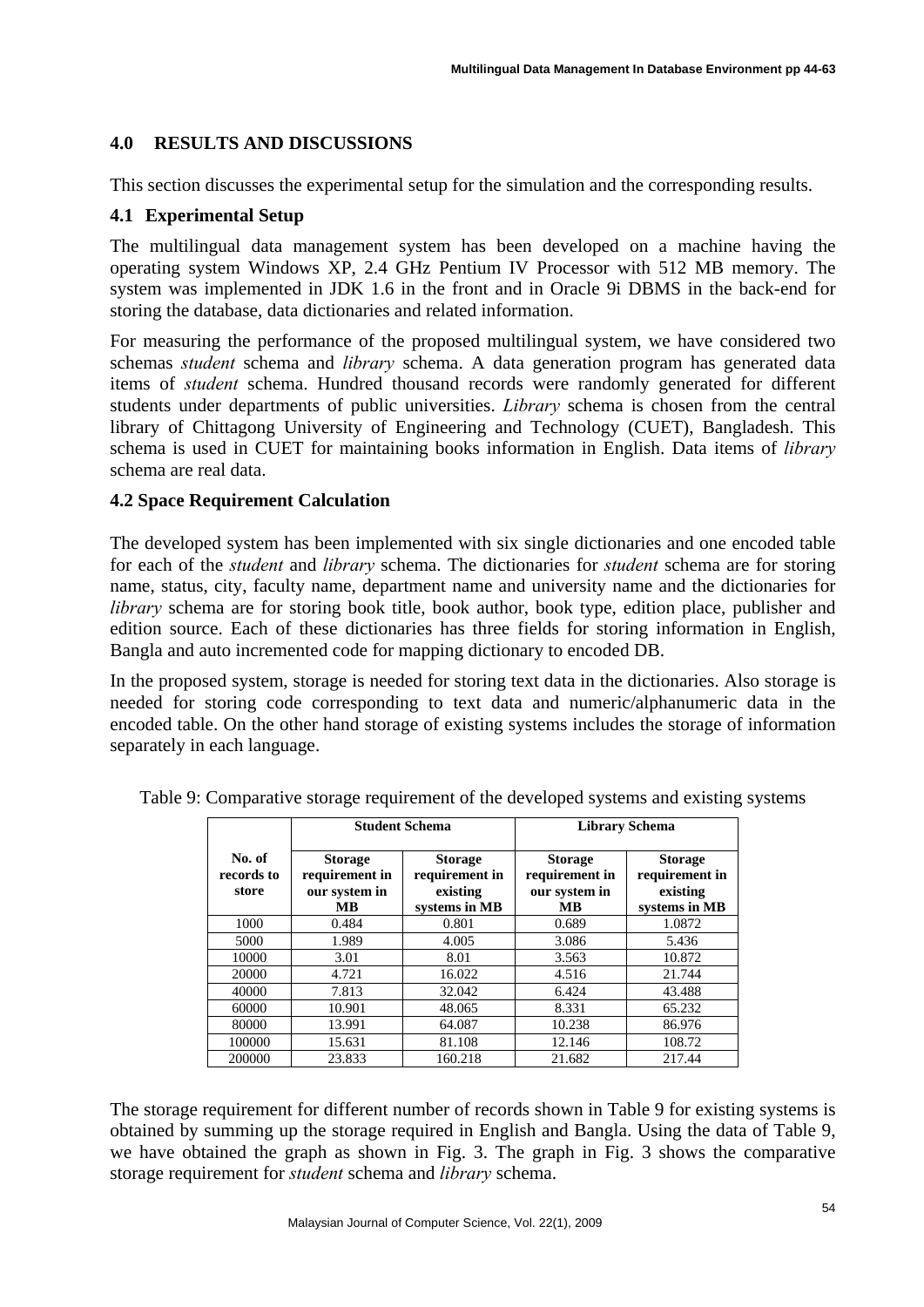

Fig. 3: Comparative storage requirement of the developed multilingual system

From Fig 3, it is observed that the rate of increase of storage requirement with the increase of number of records is significantly higher in existing systems compared to our system. This is because in the our multilingual system when dictionaries are converged there is no further entry in the dictionary and the storage of the compressed database is independent of the number of language support. But in existing systems it is necessary to insert records separately in each language.

## **4.3 Multilingual Translation Performance**

For measuring the efficiency of the translator, we have applied the developed translator on different numeric, alphanumeric and text data of *student* schema and *library* schema. We have randomly chosen one thousand records of both *student* schema and *library* schema and found the translation accuracy of the proposed multilingual system. We have found the accuracy of the translator as shown in Table 10.

From the information of Table 10, we have found that the developed translator performs accurate translation of numeric and alphanumeric data and sufficient translation of text data. Also it is observed that translation of text items in case of real data set is better than random generated data set.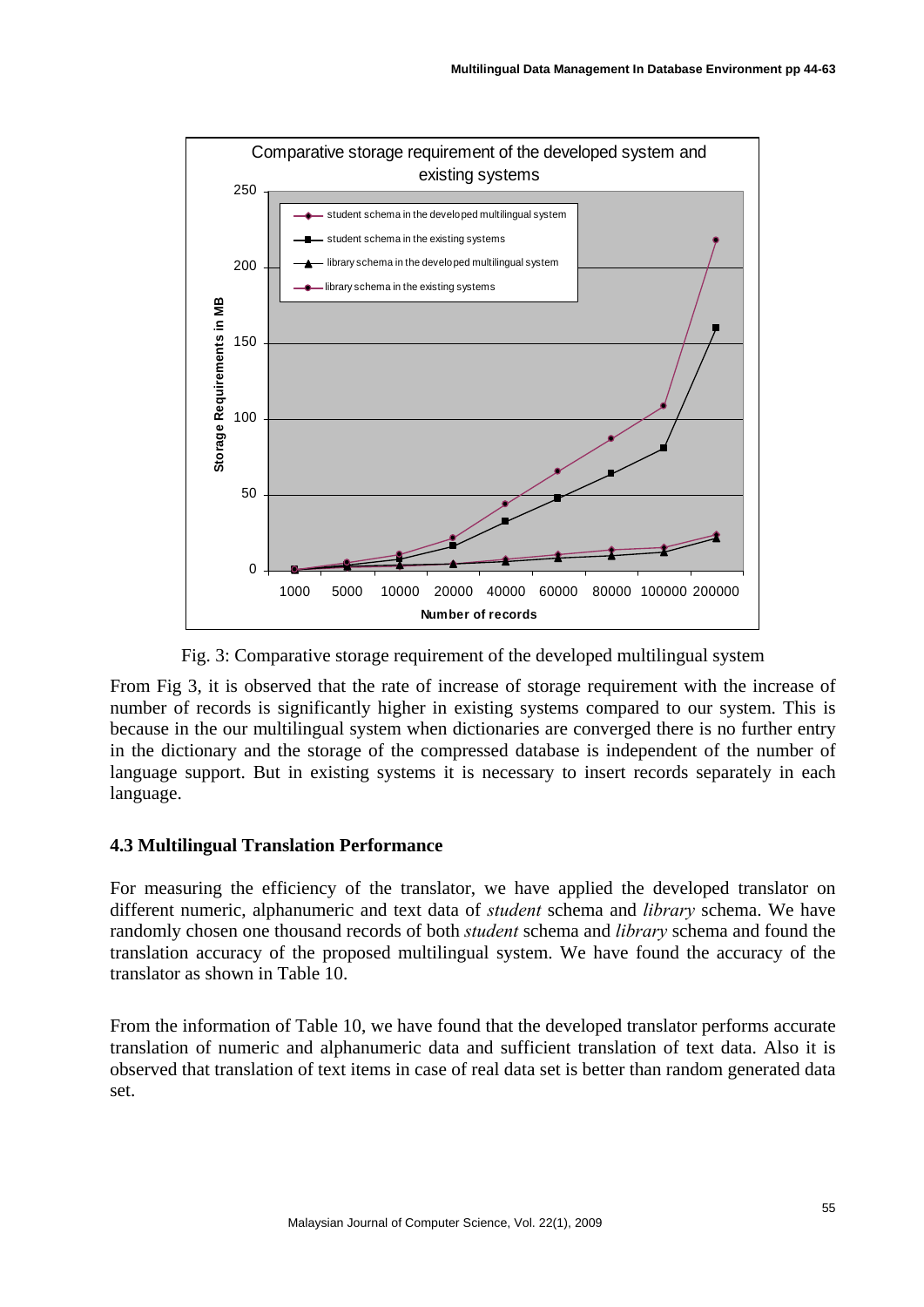|                   |                                         | Student schema                                           |                                  | Library schema                                           |
|-------------------|-----------------------------------------|----------------------------------------------------------|----------------------------------|----------------------------------------------------------|
| No. of<br>records | Text<br>translation<br>accuracy<br>(% ) | Numeric /<br>alphanumeric<br>translation<br>accuracy (%) | Text translation<br>accuracy (%) | Numeric /<br>alphanumeric<br>translation<br>accuracy (%) |
| 100               | 76                                      | 100                                                      | 73                               | 100                                                      |
| 200               | 71                                      | 100                                                      | 76                               | 100                                                      |
| 300               | 73                                      | 100                                                      | 75                               | 100                                                      |
| 400               | 68                                      | 100                                                      | 73                               | 100                                                      |
| 500               | 77                                      | 100                                                      | 78                               | 100                                                      |
| 600               | 74                                      | 100                                                      | 83                               | 100                                                      |
| 700               | 71                                      | 100                                                      | 88                               | 100                                                      |
| 800               | 75                                      | 100                                                      | 76                               | 100                                                      |
| 900               | 72                                      | 100                                                      | 80                               | 100                                                      |
| 1000              | 76                                      | 100                                                      | 82                               | 100                                                      |

Table 10: Translation accuracy of the developed translator

This is because in real data set all the entries are valid and understandable. From our experiment we have obtained the result corresponding to translation time as shown in Fig. 4.



Fig. 4: Translation time requirement of the developed translator

# **4.4 Multilingual Query Performance**

Query performance in our MDMS has been measured by combining the dictionary search time and database search time. For getting accurate performance, we have generated same query on different size of the database and different queries on same dataset. In our experiment, we have considered ten different criterions for performing query operation, which are given below:

- Q1: Query based on text fields and returned values are also text fields.
- Q2: Query based on numeric/alphanumeric fields and returned values are also numeric / alphanumeric fields.
- Q3: Query based on text fields and returned values are numeric/alphanumeric fields.
- Q4: Query based on numeric/alphanumeric fields and returned values are text fields.
- Q5: Query based on both text and numeric/alphanumeric fields and returned values are text fields.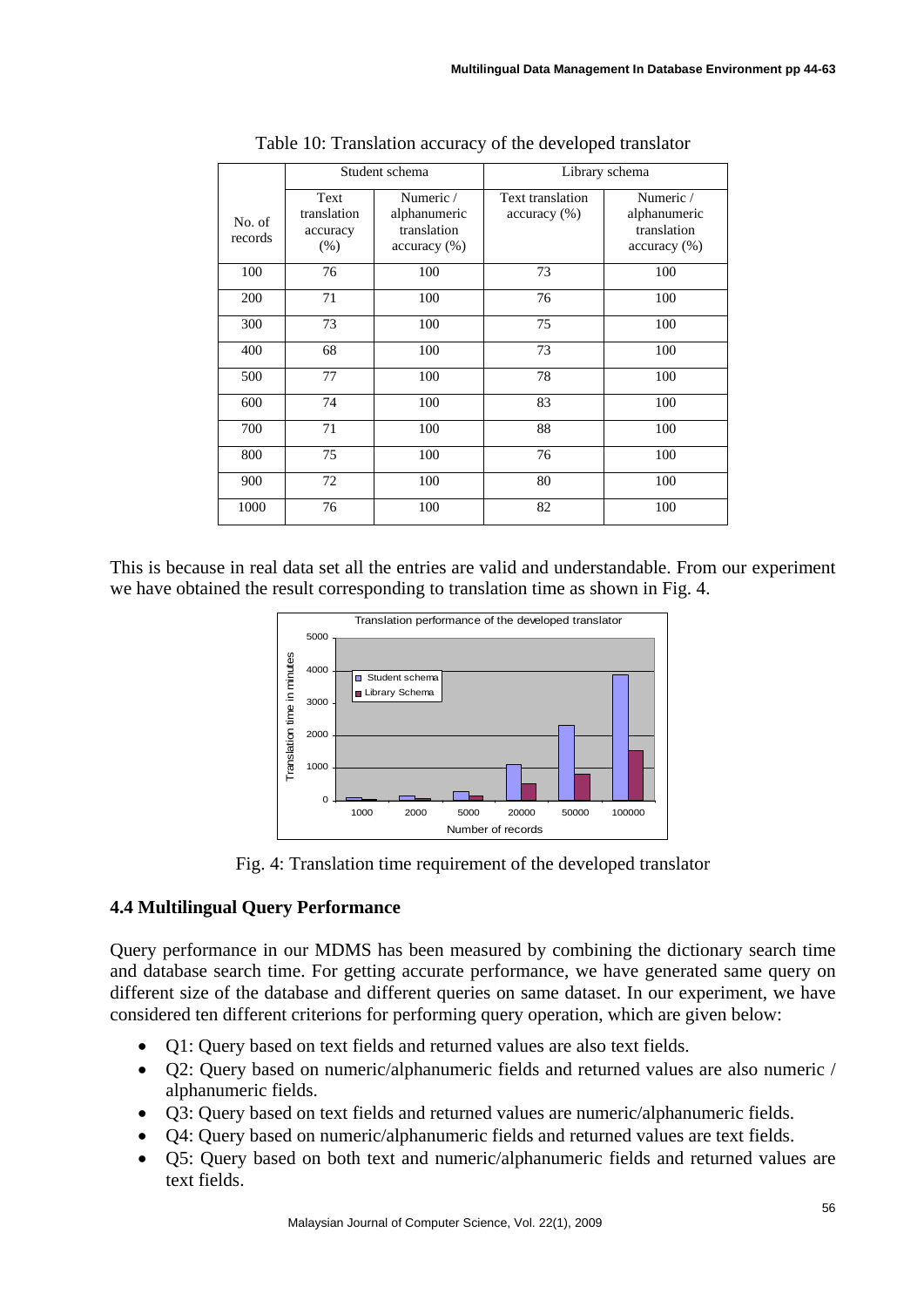- Q6: Query based on both text and numeric/alphanumeric fields and returned values are numeric/alphanumeric fields.
- Q7: Query based on text fields and returned values are text and numeric/alphanumeric fields.
- Q8: Query based on numeric/alphanumeric fields and returned values are text and numeric/alphanumeric fields.
- Q9: Query based on both text and numeric/alphanumeric fields and returned values are text and numeric/alphanumeric fields with less text attributes than numeric/alphanumeric attributes involved in query.
- Q10: Query based on both text and numeric/alphanumeric fields and returned values are text and numeric/alphanumeric fields with more text attributes than numeric/alphanumeric attributes involved in query.

We have considered different text and numeric/alphanumeric fields for the experiment in both *student* schema and *library* schema. Using the above query conditions in both English and Bangla on different database size and averaging the result obtained in each language, we have obtained the query time for both student schema and library schema as shown in Table 11 and Table 12

| No. of<br>records | Q <sub>1</sub> | Q <sub>2</sub> | Q <sub>3</sub> | Q <sub>4</sub> | Q <sub>5</sub> | Q <sub>6</sub> | Q7     | Q8     | Q <sub>9</sub> | Q10     | Average<br>query<br>time |
|-------------------|----------------|----------------|----------------|----------------|----------------|----------------|--------|--------|----------------|---------|--------------------------|
| 1000              | 2458           | 230            | 1163           | 1418           | 2775           | 1066.5         | 2246.5 | 1320.5 | 1780.5         | 2358    | 1682                     |
| 5000              | 3914           | 273            | 2529           | 2952.5         | 4326.5         | 2265           | 3523.5 | 2393.5 | 3768.5         | 4132    | 3008                     |
| 10000             | 4558.5         | 375            | 3515           | 3974           | 5278           | 2854.5         | 4804.5 | 3169.5 | 4314.5         | 4643.5  | 3749                     |
| 20000             | 6661.5         | 723.5          | 4792           | 5182.5         | 6952           | 3671           | 5786.5 | 4326.5 | 6157.5         | 6541.5  | 5079                     |
| 40000             | 8486.5         | 1159           | 5603           | 5935.5         | 8731           | 4495           | 6582   | 4913   | 7245.5         | 7877    | 6103                     |
| 60000             | 9397           | 1420           | 6603           | 7025.5         | 9287.5         | 5304.5         | 7952.5 | 5652.5 | 8378           | 8742    | 6976                     |
| 80000             | 10825.5        | 1601           | 7369           | 7979           | 12152.5        | 6044.5         | 8822   | 6446.5 | 9980           | 10427.5 | 8165                     |
| 100000            | 12200.5        | 1777           | 7974.5         | 8440           | 13707.5        | 6899           | 9734.5 | 7502   | 10841          | 11334   | 9041                     |

Table 11: Query time in milliseconds on *student* schema

Table 12: Average query time in milliseconds on *library* schema

| No. of<br>records | Q1     | $\bf Q2$ | Q <sub>3</sub> | Q <sub>4</sub> | Q <sub>5</sub> | Q6     | Q7     | Q8     | Q <sub>9</sub> | Q10    | Average<br>query<br>time |
|-------------------|--------|----------|----------------|----------------|----------------|--------|--------|--------|----------------|--------|--------------------------|
| 1000              | 2287   | 231      | 1100           | 1383.5         | 2686           | 940.5  | 2177.5 | 1279   | 1704.5         | 2265   | 1605                     |
| 5000              | 3788   | 278      | 2483           | 2880.5         | 4317.5         | 2255.5 | 3530   | 2343   | 3706           | 4089.5 | 2967                     |
| 10000             | 4529   | 392.5    | 3569.5         | 4000           | 5205           | 2737.5 | 4737   | 3172.5 | 4289           | 4246   | 3688                     |
| 20000             | 6631   | 705.5    | 4871.5         | 5093.5         | 6862           | 3666   | 5776   | 4232   | 6050.5         | 6516.5 | 5040                     |
| 40000             | 8369.5 | 1160     | 5671.5         | 6017           | 8794           | 4451.5 | 6603.5 | 4890   | 7325           | 7969.5 | 6125                     |
| 60000             | 9449   | 1410     | 6660.5         | 7124           | 9276.5         | 5382   | 7864   | 5704.5 | 8358.5         | 8715   | 6994                     |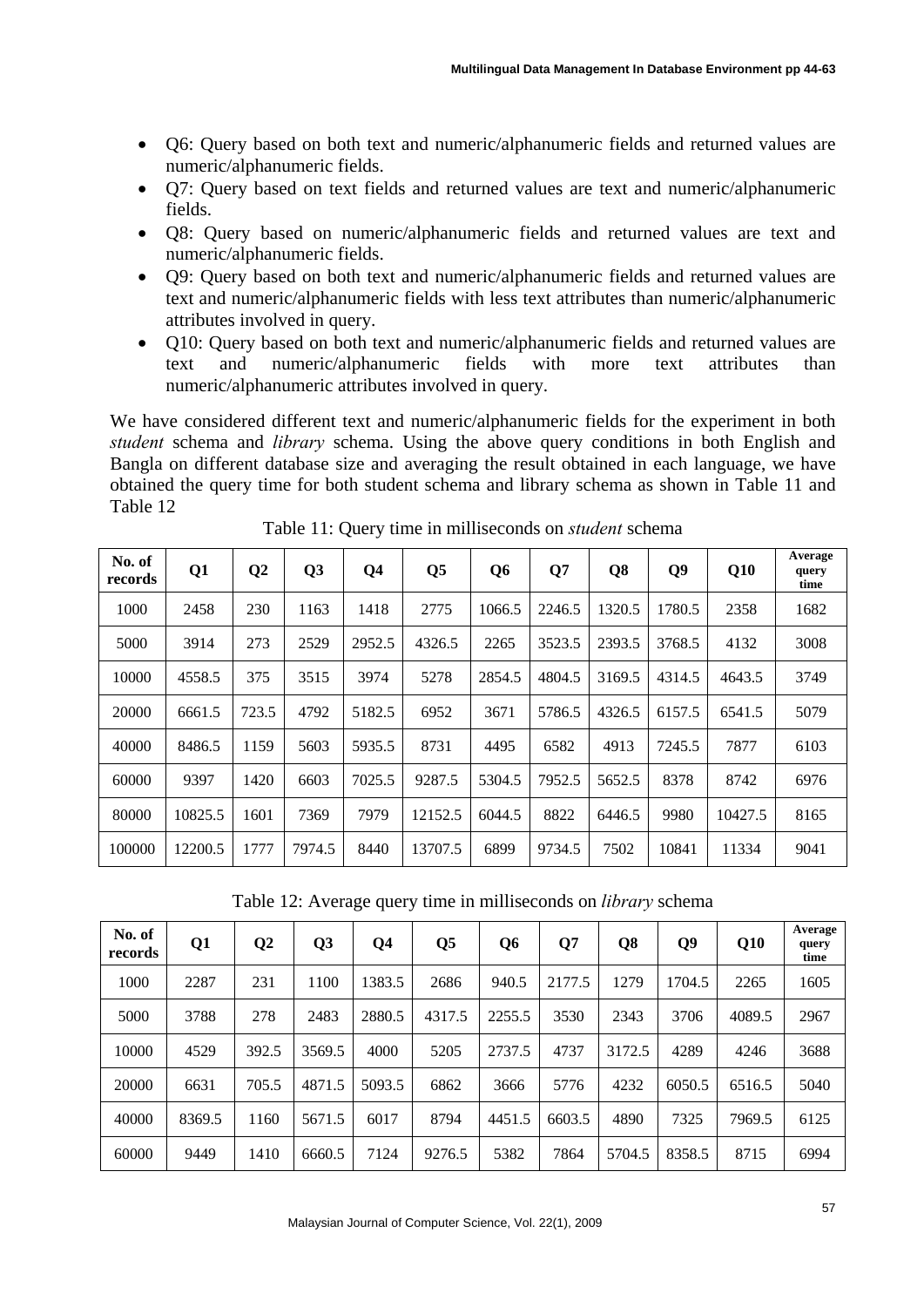| 80000  | 10704.5 | 1491.5 | 7420.5 | 8077 | 2375    | 6185 | 8889.5 | 6366.5 | 10088 | 10266   | 8186 |
|--------|---------|--------|--------|------|---------|------|--------|--------|-------|---------|------|
| 100000 | 12317.  | 1841.5 | 8172   | 8321 | 13669.5 | 6852 | 9525   | 7469   | 10660 | 10741.5 | 8957 |

For comparative performance analysis of multilingual query of the developed MDMS, we have first calculated the average query time as shown in Table 11 and Table 12 and compared this time with the time obtained using same queries (used earlier in the developed MDMS) separately in English and Bangla database on same record size (as used in the developed MDMS) and then averaging the query result obtained separately in English and Bangla. From the experiment, we have obtained the comparative query performance of the developed MDMS and existing systems as shown in Fig. 5.



Fig. 5: Comparative multilingual query performance

From Fig. 5, it is observed that multilingual query performance of the developed system is slightly better than the query time of the existing systems. This is because in the developed multilingual system, we need to perform query operation in a single encoded database and the query operation is independent of language selection. But in existing systems we have to use redundant record sets and query operation need to be performed separately from language dependent databases separately to retrieve same data in different languages.

## **4.5 Multilingual Insertion Performance**

For the experimental purpose of insertion, we have considered the matter of random record generation. In this approach when we insert a record it will insert eight text fields, which includes name, father's name, mother's name, city, marital status, department, faculty and university and seven numeric and alphanumeric fields, which includes student id, course id,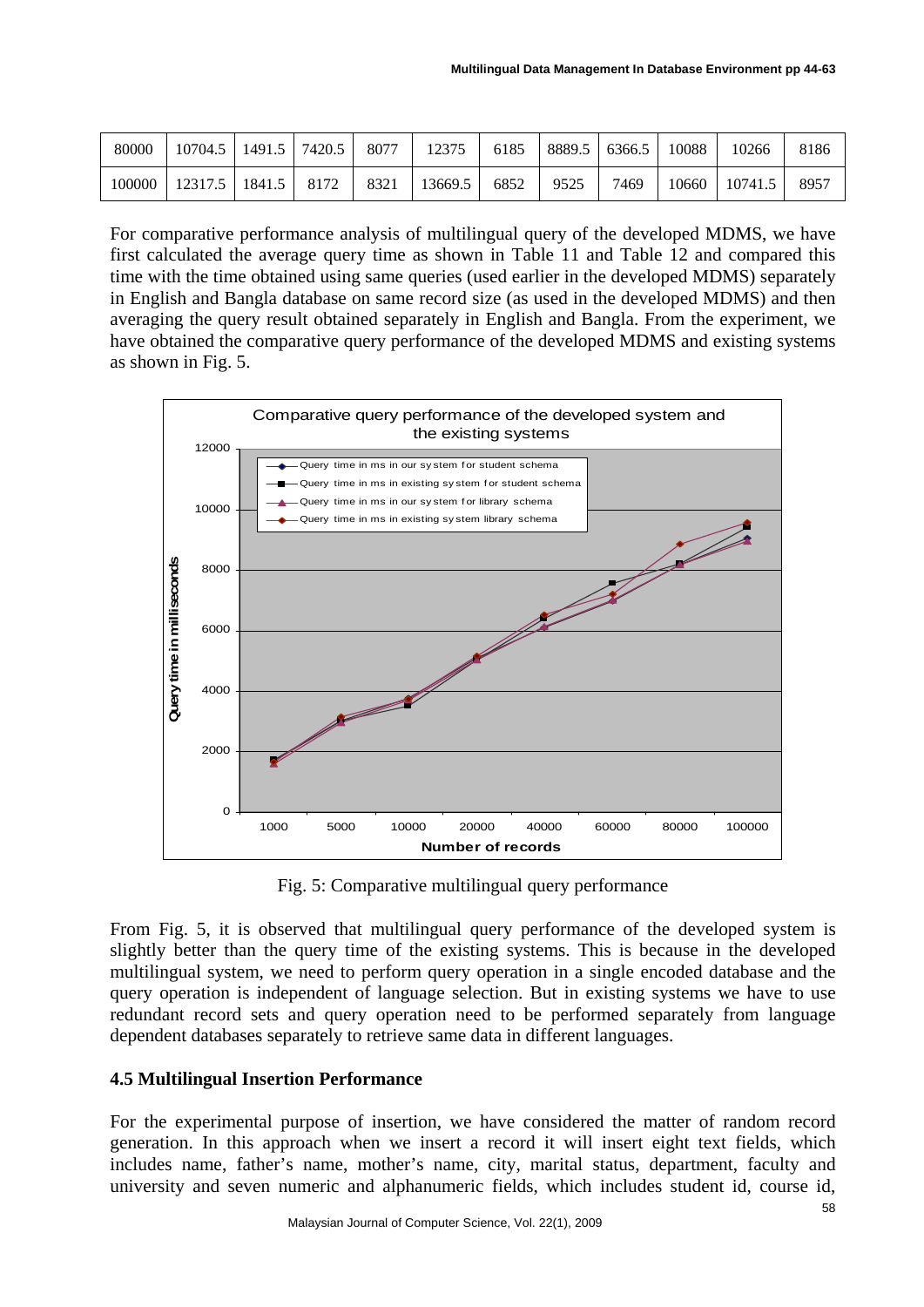level, term, average marks obtained in a specific term and merit position. From our experiment we have obtained the graph shown in Fig. 6.



Fig. 6: Multilingual insertion performance

From the graph shown in Fig. 6, it can be considered that if the number of text fields to be inserted increases the insertion time also increases.

### **4.6 Multilingual Deletion Performance**

For the deletion we have to search the record first. In the experiment we have search the records to be deleted using numeric/alphanumeric attributes, as searching using numeric/alphanumeric attributes require less time. From the experiment, we have found the information as shown in Fig.7 while performing multilingual deletion operation.



Fig. 7: Multilingual deletion performance

From the Fig. 7, it has been observed that deletion is not so much time consuming with the variation of records. This is because we performed search for tuples to be deleted based on numeric/alphanumeric attributes and deleted tuples directly from the database without involvement of dictionaries.

## **4.7 Multilingual Update Performance**

Update performance is measured by summing up the time required to perform query operation to retrieve the data to be updated and the time required to insert the new data. In our developed MDMS, we have retrieved data to be updated using query based on *studentid* for *student* schema and *subjectcode* for *library* schema. For measuring update performance in the developed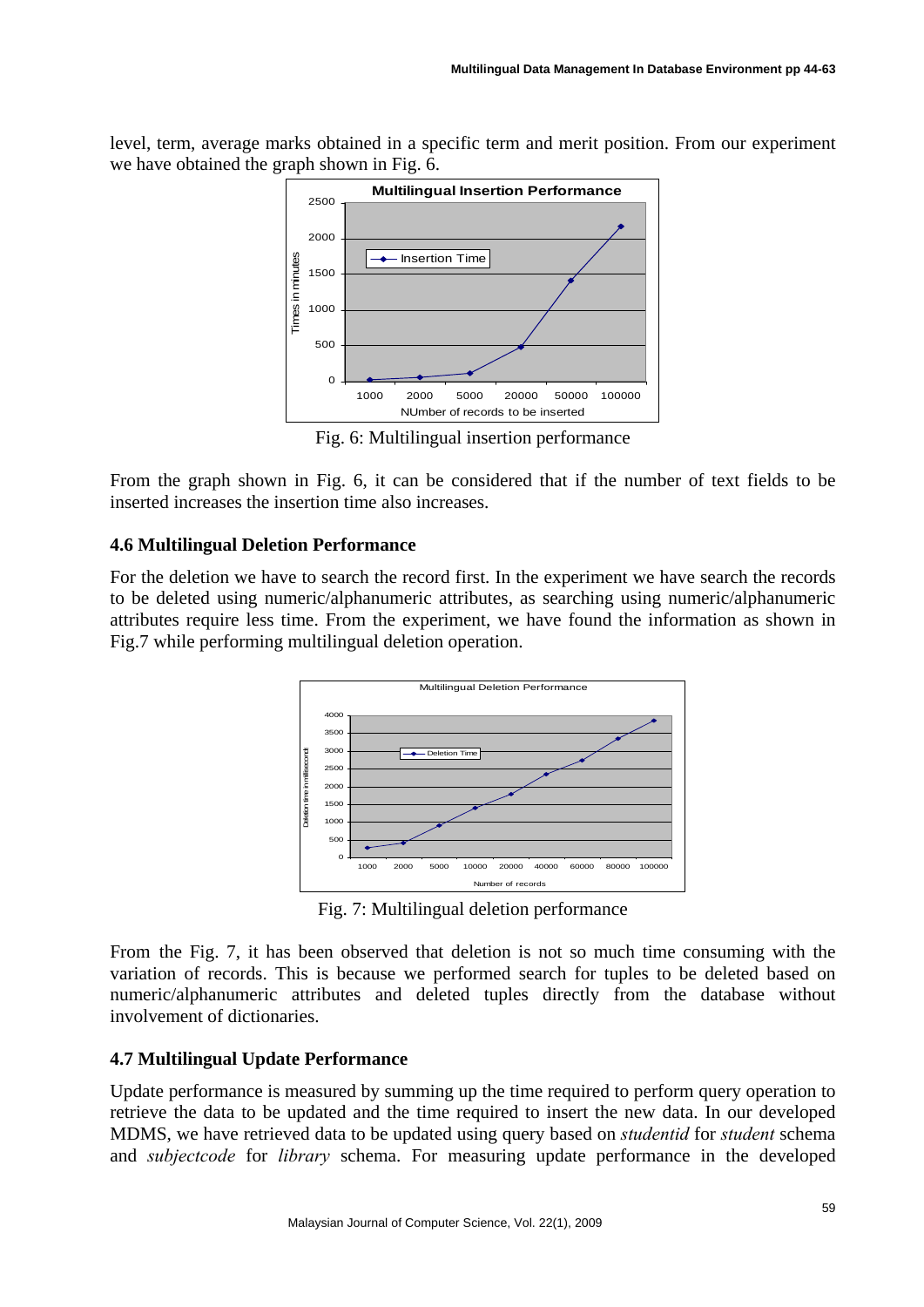MDMS, we have generated same update operation on different size of the data set in both English and Bangla.

In our experiment, we have considered five different conditions for performing update operation, which are given below.

- U1: Updated values are text data already in the dictionary.
- U2: Updated values are text data not in the dictionary.
- U3: Updated values are numeric/alphanumeric values.
- U4: Updated values involve text data and numeric/alphanumeric data with text data in the dictionary.
- U5: Updated values involve text data and numeric/alphanumeric data with text data not in the dictionary.

We have also considered different fields to be updated. Considering conditions and number of fields to be updated, we have obtained the result as shown in Table 13.

| No.<br>of<br><b>Records</b> | <b>Student Schema</b> |                |                |                |                |                           |       | <b>Library Schema</b> |                |                |                |                           |  |
|-----------------------------|-----------------------|----------------|----------------|----------------|----------------|---------------------------|-------|-----------------------|----------------|----------------|----------------|---------------------------|--|
|                             | U1                    | U <sub>2</sub> | U <sub>3</sub> | U <sub>4</sub> | U <sub>5</sub> | Average<br>update<br>time | U1    | U <sub>2</sub>        | U <sub>3</sub> | U <sub>4</sub> | U <sub>5</sub> | Average<br>update<br>time |  |
| 1000                        | 1695                  | 2391           | 448            | 1439           | 2162           | 1627                      | 1524  | 2278                  | 403            | 1384           | 2012           | 1520                      |  |
| 5000                        | 3915                  | 4781           | 815            | 3050           | 4461           | 3404                      | 3819  | 4562                  | 709            | 2835           | 4528           | 3290                      |  |
| 10000                       | 5481                  | 6335           | 1068           | 4637           | 5987           | 4701                      | 5423  | 6412                  | 958            | 4682           | 5944           | 4683                      |  |
| 20000                       | 7126                  | 8036           | 1197           | 6138           | 7824           | 6064                      | 6981  | 7836                  | 1120           | 6045           | 7819           | 5960                      |  |
| 40000                       | 8235                  | 9148           | 1352           | 7935           | 9058           | 7145                      | 8151  | 9125                  | 1273           | 7889           | 9025           | 7092                      |  |
| 60000                       | 9227                  | 11520          | 1473           | 8944           | 10869          | 8406                      | 9113  | 10521                 | 1365           | 8812           | 10726          | 8107                      |  |
| 80000                       | 11243                 | 12782          | 2268           | 10543          | 12065          | 9780                      | 10983 | 12659                 | 2178           | 10223          | 11954          | 9599                      |  |
| 100000                      | 12198                 | 14936          | 2504           | 11087          | 14684          | 11081                     | 11025 | 14561                 | 2518           | 11034          | 14869          | 10801                     |  |

Table 13**:** Update time in milliseconds on different number of records in *student* schema and *library* schema

From Table 13, it is observed that in the developed MDMS maximum update time required when updated values is not in the dictionaries and minimum update time required when update is performed on numeric or alphanumeric data. This is because if updated values are not in the dictionaries, we have to insert the items in the dictionaries first and then we have to make replacement in the encoded DB with the new generated codes. On the other hand if the updated values are numeric or alphanumeric data, we can update the values directly from the encoded DB without the involvement of dictionaries.

For comparative update performance analysis we have done the following:

- Calculated the average update time considering different update conditions on same number of records (as shown in Table 13).
- Calculated the average update time on different size of records considering different update conditions.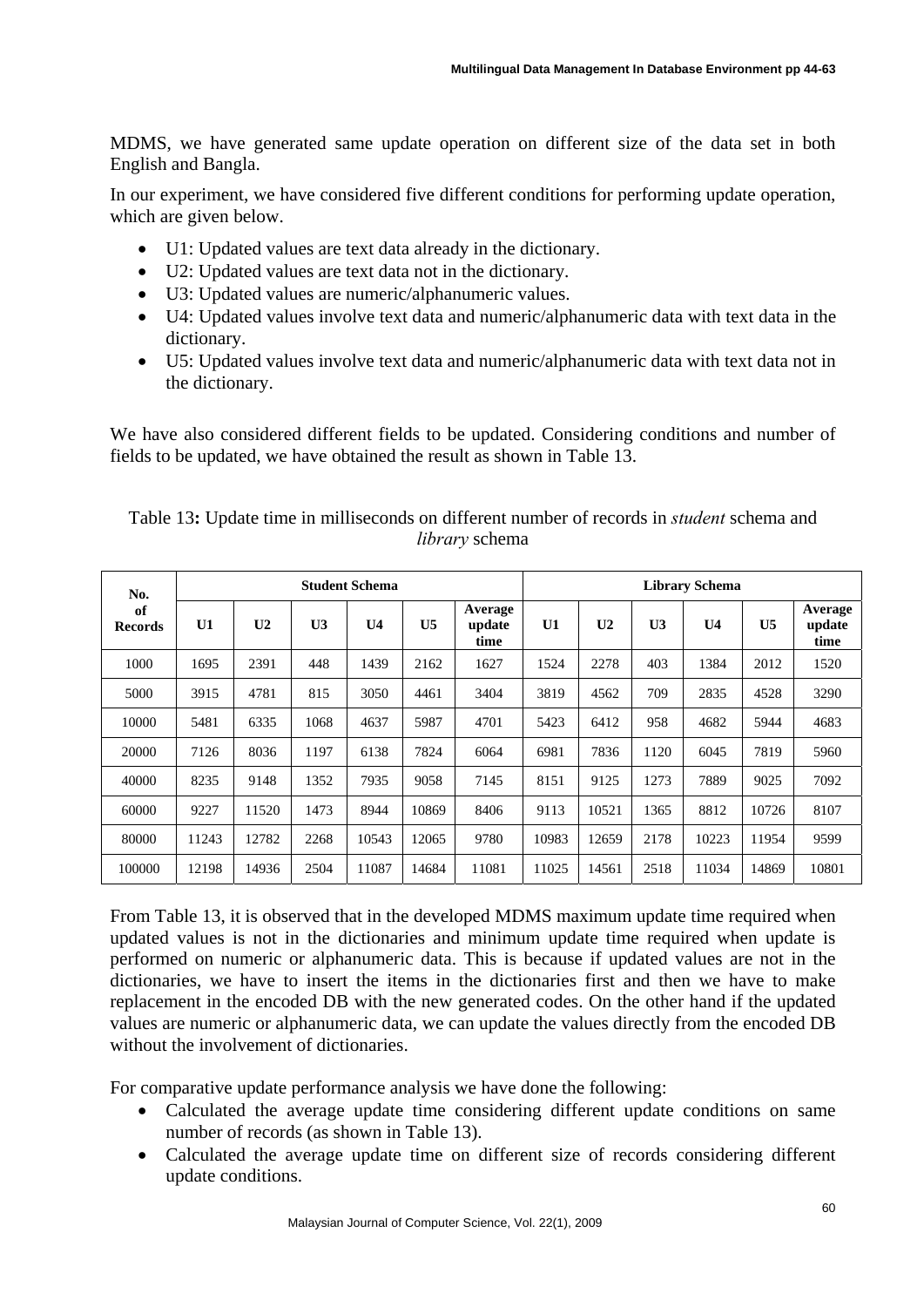• Compared the time obtained in the developed MDMS with the time obtained by performing same update operation separately in English and Bangla database on the same record size and the summing up the update result obtained in English and Bangla.

From our experiment we have obtained comparative update performance as shown in Fig. 8.



Fig. 8: Comparative update performance of the developed system

From Fig. 8, it has been observed that the developed MDMS required less update time for any update operation compared with the update operations performed in the existing systems. This is because in our system we need to perform update operation on a single encoded database. But in existing systems we have to use redundant databases and update operation need to be performed in each of the databases separately for keeping consistency of information stored in different languages.

# **5. CONCLUSION**

Storage of multilingual data and support of dynamic update is a problem for conventional Database Management Systems. While existing database systems provide some means of storing and querying multilingual data, they suffer from redundancy proportional to the number of language support. In this paper, we have proposed a translator-based approach for handling multilingual data that stores data in information theoretic way with minimum redundancy. We have developed algorithms for insertion of multilingual data into a single non-redundant database, querying and update in the database. The algorithms have been evaluated by syntactic data sets generated by a data generation program and real data sets as well. We have compared the performance of our system with the existing systems. Our system outperforms the existing multilingual systems in terms of both space and time.

We have implemented the system for two languages: English and Bangla. In this system, data has been stored in a central server and clients can perform different operations in the database dynamically in a distributed environment. Schema evolution in the developed MDMS is simple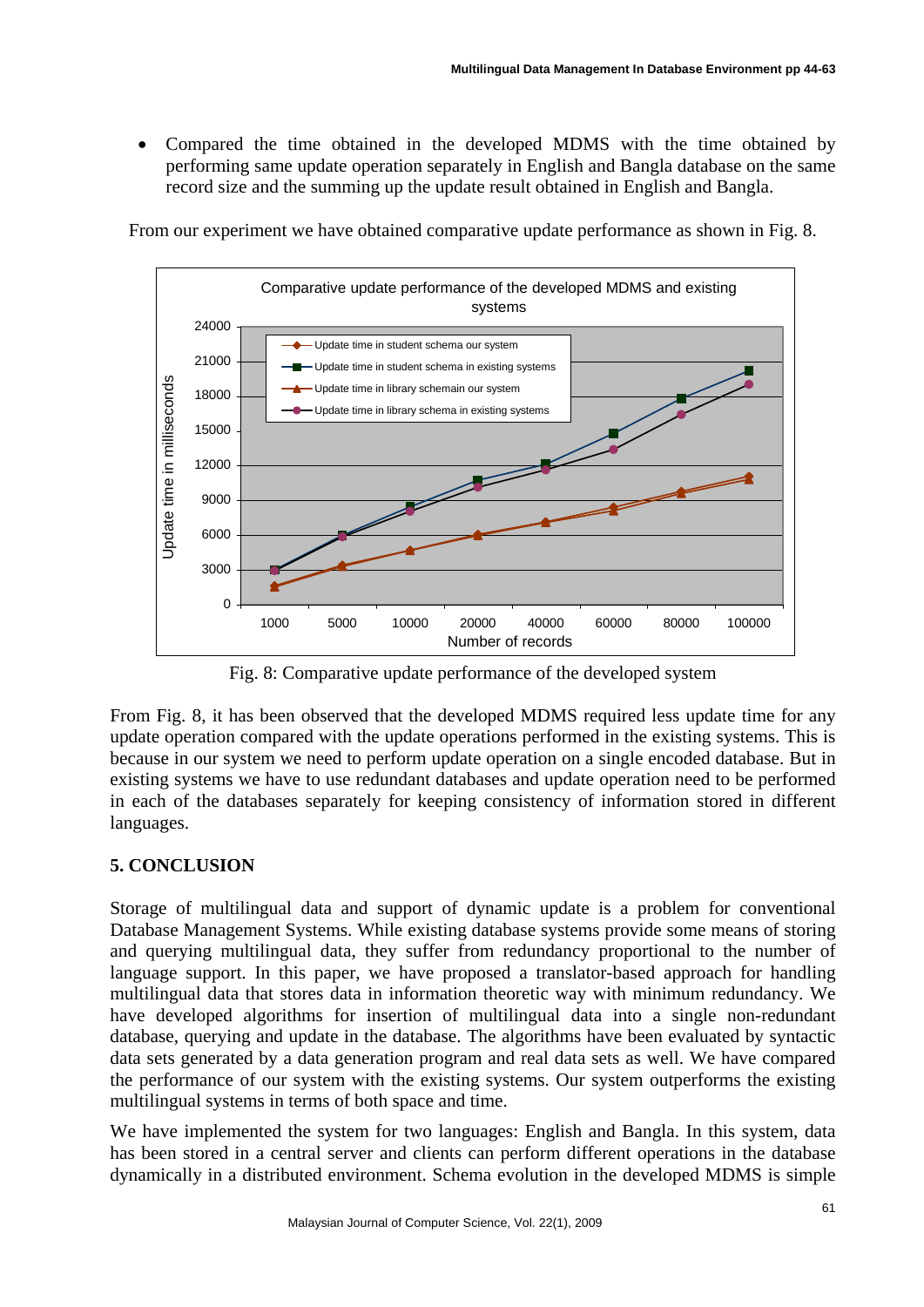and easier to maintain the database consistency because of a single encoded database. These tasks are difficult in the existing systems due to redundant databases. Query performance in the proposed system is more efficient than the existing systems. Though we have considered Bangla and English languages for the experimental purpose, the system can adapt other languages with the addition of the corresponding language translator only.

### **REFERENCES**

- [1] C. Ordonez, "Optimizing Recursive Queries in SQL", *Proceedings of the ACM SIGMOD International Conference on Management of Data*, pp 834-839, 2005.
- [2] W. Chung, Y. Zhang, Z. Huang, G. Wang, T. H. Ong and T. H. Chen, "Internet Searching and Browsing in a Multilingual World: An Experiment on the Chinese Business Intelligence Portal ", *Journal of the American Society for Information Science and Technology,* Vol. 55, No. 9, pp 818-831, 2004.
- [3] A. Kumaran, P. Chowdary and J. Haritsa "On pushing multilingual query operators into relational engines", *Proceedings of 22nd IEEE International Conference on Data Engineering (ICDE)*, Atlanta, USA, April 2006.
- [4] F. Gey, A. Chen, M. Buckland and R. Larson, "Translingual vocabulary mapping for multilingual information access", *Proceedings of the 25th Annual International ACM SIGIR Conference on Research and Development in Information Retrieval*, Tampere, Finland, pp 455-456, August 2002.
- [5] J. Marlow, P. Clough, J. C. Recuero and J. Artiles, "Exploring the Effects of Language Skills on Multilingual Web Search", *In Proceedings of the 30th European Conference on IR Research (ECIR'08),* Glasgow, UK, April 2008*.*
- [6] The Computer Scope Ltd., Dublin, Ireland. http://www.NUA.ie/Surveys
- [7] A. Kumaran and J. R. Haritsa, "On the Costs of Multilingualism in Database Systems", *Proceedings of 29th Very Large Databases Conference*, Berlin, Germany, pp 105-116, September 2003.
- [8] A. Kumaran,., "Multilingual information processing on relational database architectures", *Ph.D Thesis, Department of Computer Science and Automation*, Indian Institute of Science, Bangalore, India, December 2005.
- [9] A. Silberschatz, H. F. Korth, and S. Sudarshan, "Database systems concepts", *Fourth Edition,* Tata McGraw Hill, pp 709 – 730, 2002.
- [10] The Association for Computational Linguistics. http://www.aclweb.org
- [11] Special Interest Group in Information Retrieval (ACM SIGIR). http://www.acm.org/sigir.
- [12] P. Pingali and V. Varma, "Multi-lingual Indexing Support for CLIR using Language Modeling", *Bulletin of the Technical Committee on Data Engineering, IEEE Computer Society*, Vol. 30, No. 1, pp 57-72, March 2007
- [13] R. King and A. Morfeq, "Bayan: An Arabic Text Database Management System", *Proceedings of the 1990 ACM SIGMOD International Conference on Management of Data*, Vol. 19, Issue. 2, pp 12-23, 1990.
- [14] C. Lu, and K. Lee, "A Multilingual Database Management System for Ideographic Languages", *Chinese University of Hong Kong Technical Report*, 1992.
- [15] M. Andersson, Y. Dupont, S. Spaccapietra, K. Yetongnon, M. Tresch and H. Ye, "FEMUS: A Federated Multilingual Database System", *Advanced Database Systems, Springer-Verlag*, Vol. 359, pp 359-380, 1993.
- [16] C. Yip, B. Kao and D. Cheung, "A Framework for the Support of Multilingual Computing Environments", *Technical Report, University of Hong Kong*, 1997.